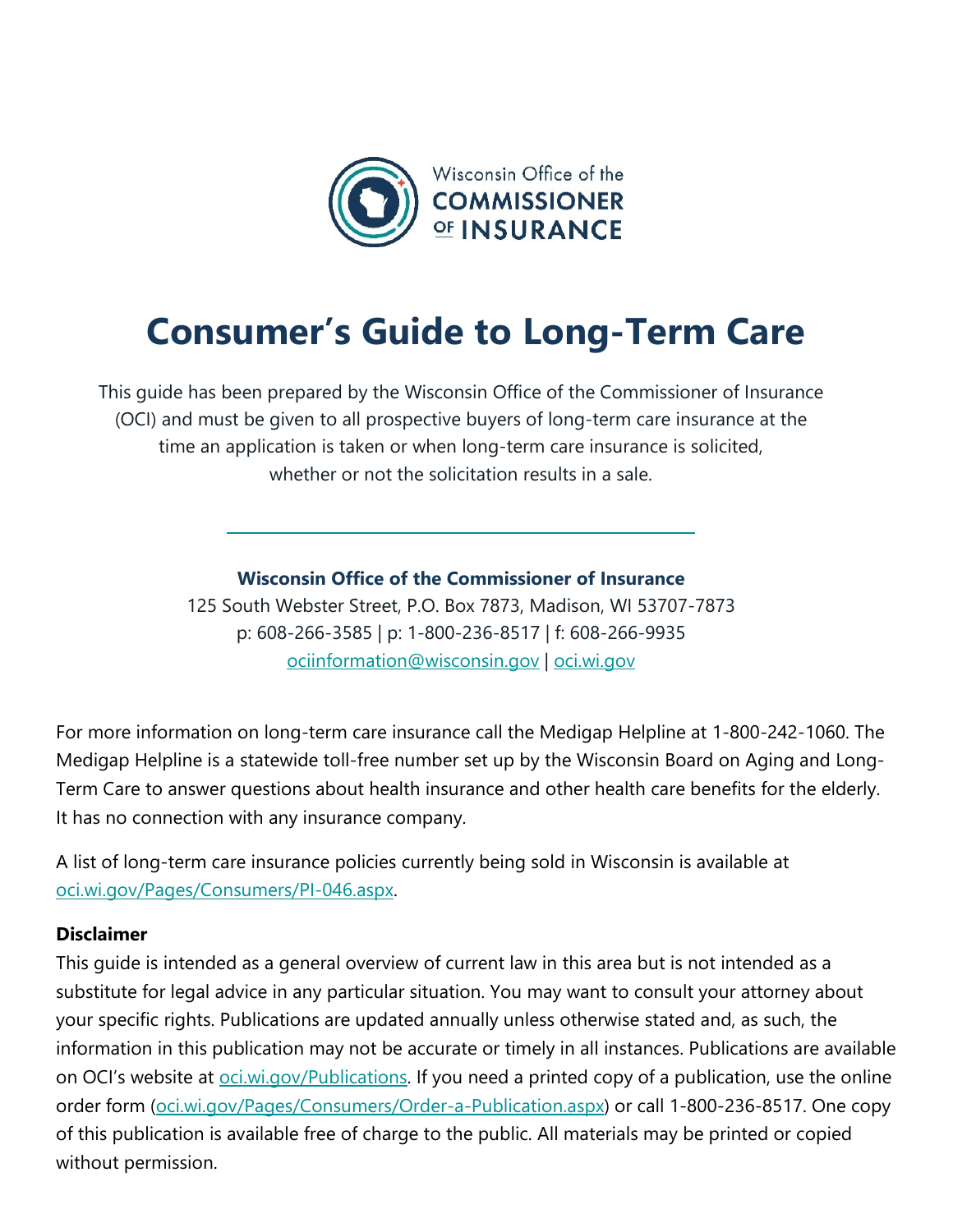# **File a Complaint**

If you have a specific complaint about your insurance, refer it first to the insurance company or agent involved. If you do not receive satisfactory answers, contact the Office of the Commissioner of Insurance (OCI).

- Reach out to OCI (1-800-236-8517, ocicomplaints@wisconsin.gov) to speak with our staff. If  $\bullet$ sending an email, please indicate your name and phone number.
- File a complaint with OCI. You can file a complaint online at oci.wi.gov/complaints. If you  $\bullet$ would like to file your complaint by mail, visit oci.wi.gov/complaints, email ocicomplaints@wisconsin.gov, or call 1-800-236-8517 for a form.

# **Contents**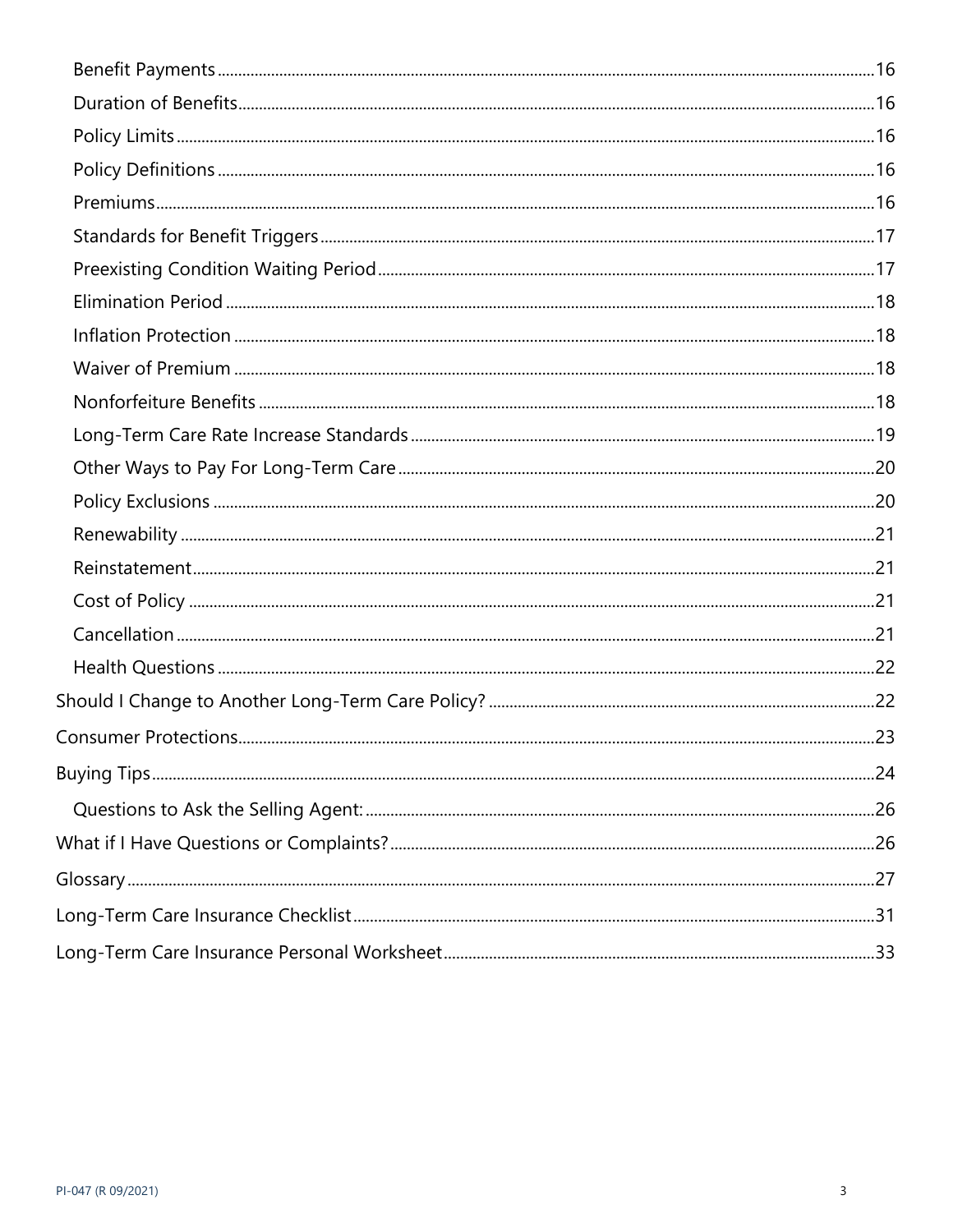#### <span id="page-3-0"></span>**Frequently Asked Questions**

# **Does Medicare cover long-term care services?**

You should not rely on Medicare to pay for your long-term care needs. Medicare provides only limited [coverage](https://oci.wi.gov/Pages/Consumers/Glossary.aspx#coverage) for long-term care primarily related to recuperating from a sickness or injury. Medicare pays only for skilled nursing care and [medically necessary](https://oci.wi.gov/Pages/Consumers/Glossary.aspx#medicallynecessary) services.

# **Can my premiums be increased?**

Yes, [premiums](https://oci.wi.gov/Pages/Consumers/Glossary.aspx#premium) for all long-term care [insurance](https://oci.wi.gov/Pages/Consumers/Glossary.aspx#insurance) [policies](https://oci.wi.gov/Pages/Consumers/Glossary.aspx#policy) may be increased. However, if premiums are based on [issue age,](https://oci.wi.gov/Pages/Consumers/Glossary.aspx#issueage) they may increase only if premiums are increased for all individuals insured under the same type of policy. If premiums are based on attained age, premiums will increase as you age.

# **Can the insurance company cancel my long-term care policy?**

No, your policy is guaranteed renewable for life. The policy may terminate only when you cease paying your insurance premiums or if you use the maximum amount of benefits available under the policy.

# **Are preexisting conditions covered under long-term care insurance policies?**

[Preexisting conditions](https://oci.wi.gov/Pages/Consumers/Glossary.aspx#preexistingcondition) must be covered by long-term care insurance policies. However, insurance companies may have a preexisting condition [waiting period](https://oci.wi.gov/Pages/Consumers/Glossary.aspx#waitingperiod) of up to six months. After your policy is in effect for six months, it will pay for covered benefits. Please note, if you have preexisting medical problems at the time you apply for coverage, the insurance company is not required to accept your application or to issue coverage.

# **Are Alzheimer's and other dementias covered by long-term care insurance?**

Alzheimer's disease and other dementias are required to be covered by long-term care policies. However, if you have Alzheimer's or other dementia at the time you apply for coverage, the insurance company is not required to accept your application or issue coverage.

#### **What is an elimination period?**

An [elimination period](https://oci.wi.gov/Pages/Consumers/Glossary.aspx#eliminationperiod) is similar to a [deductible.](https://oci.wi.gov/Pages/Consumers/Glossary.aspx#deductible) When you begin using long-term care services, there is a waiting period before the policy begins paying benefits. You are responsible for paying for all expenses during the elimination period.

# **Are benefits paid for all institutional settings, such as community-based residential facilities (CBRFs), assisted living facilities, and residential care facilities?**

Some policies pay for assisted living facilities, some do not. Long-term care policies pay only those benefits described or defined in the policy. **Most policies do not cover [CBRFs](https://oci.wi.gov/Pages/Consumers/Glossary.aspx#CBRF) or other placement. Read the definitions in your policy carefully.**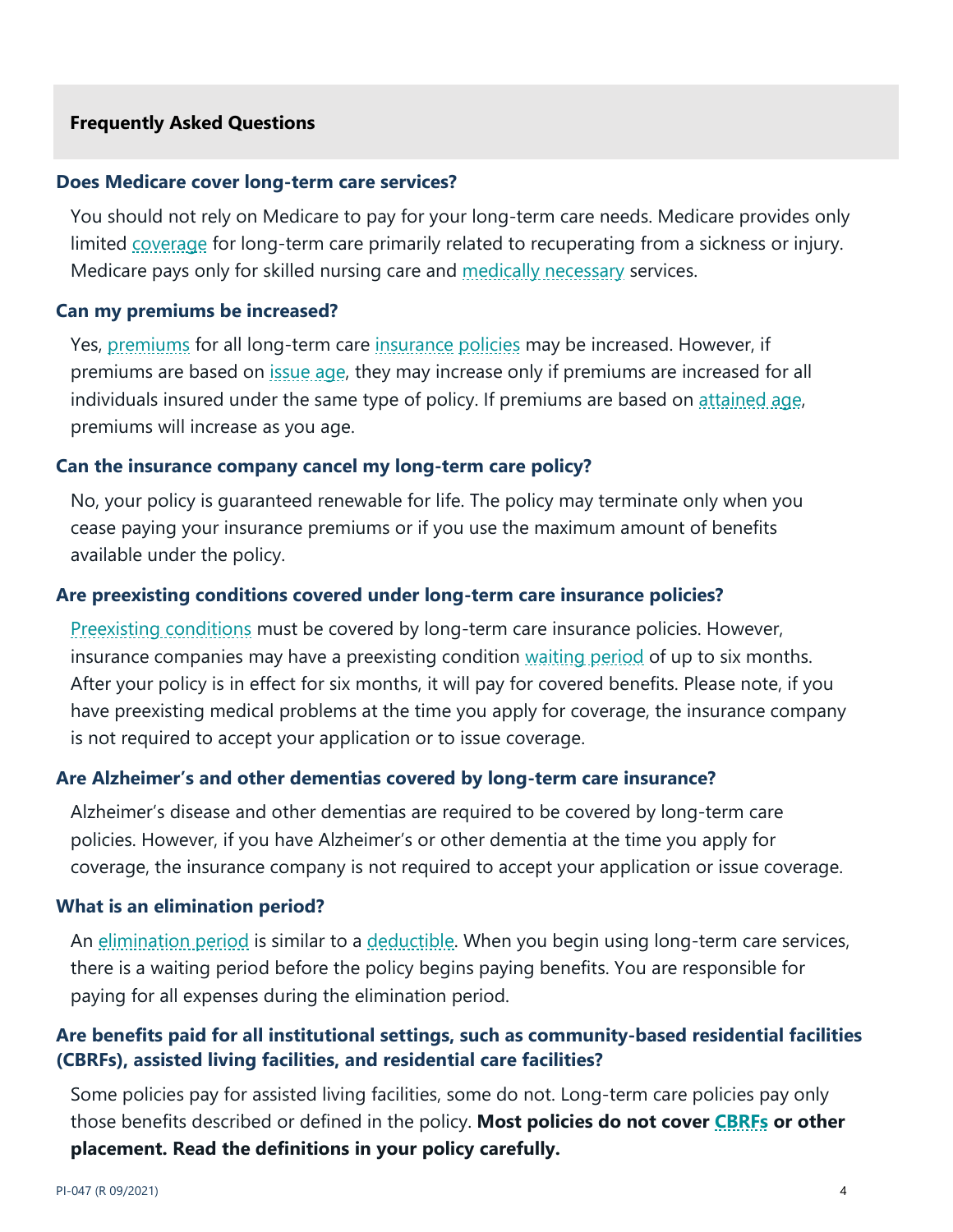# **How much does a stay in a nursing home cost?**

The costs of nursing home care vary among facilities and locations. You should contact those facilities you would consider acceptable and ask about their current daily charges. You can then determine the amount of coverage you will need.

# <span id="page-4-0"></span>**What is Long-Term Care?**

In general, the phrase "long-term care" refers to a broad range of services you may need for an extended period of time because of a chronic illness or disability. It usually does not include the type of care you receive on a short-term basis following a hospitalization or an acute illness.

Long-term care includes medical services, such as nursing care or therapies. It also includes supportive services, such as help in bathing, dressing, getting in and out of bed, taking medicines, or preparing meals.

Long-term care can be provided in a variety of settings, including nursing homes, your home, an adult day care center, or a group living arrangement with supportive services. Communitybased long-term care (provided outside of nursing homes) is often given by family and friends, but may also be provided by paid individuals or agencies, some of which are licensed by the state and/or certified by public funding programs like Medicare.

#### <span id="page-4-1"></span>**Nursing Home Care**

Care in a nursing home includes several different levels of care:

#### **Skilled Nursing Care**

This is care furnished on a physician's order which requires the skills of professional personnel, such as a registered nurse or a licensed practical nurse, and is provided either directly by or under the supervision of this personnel.

#### **Intermediate Nursing Care**

This is basic care including physical, emotional, social, and other restorative services given under periodic medical supervision. This nursing care requires the skill of a registered nurse in administration, including observation and recording of reactions and symptoms, and supervision of nursing care.

#### **Personal or [Custodial Care](https://oci.wi.gov/Pages/Consumers/Glossary.aspx#custodialcare)**

This is care that can be performed by persons without medical training and is primarily to meet the personal needs of the patient, including feeding and personal hygiene.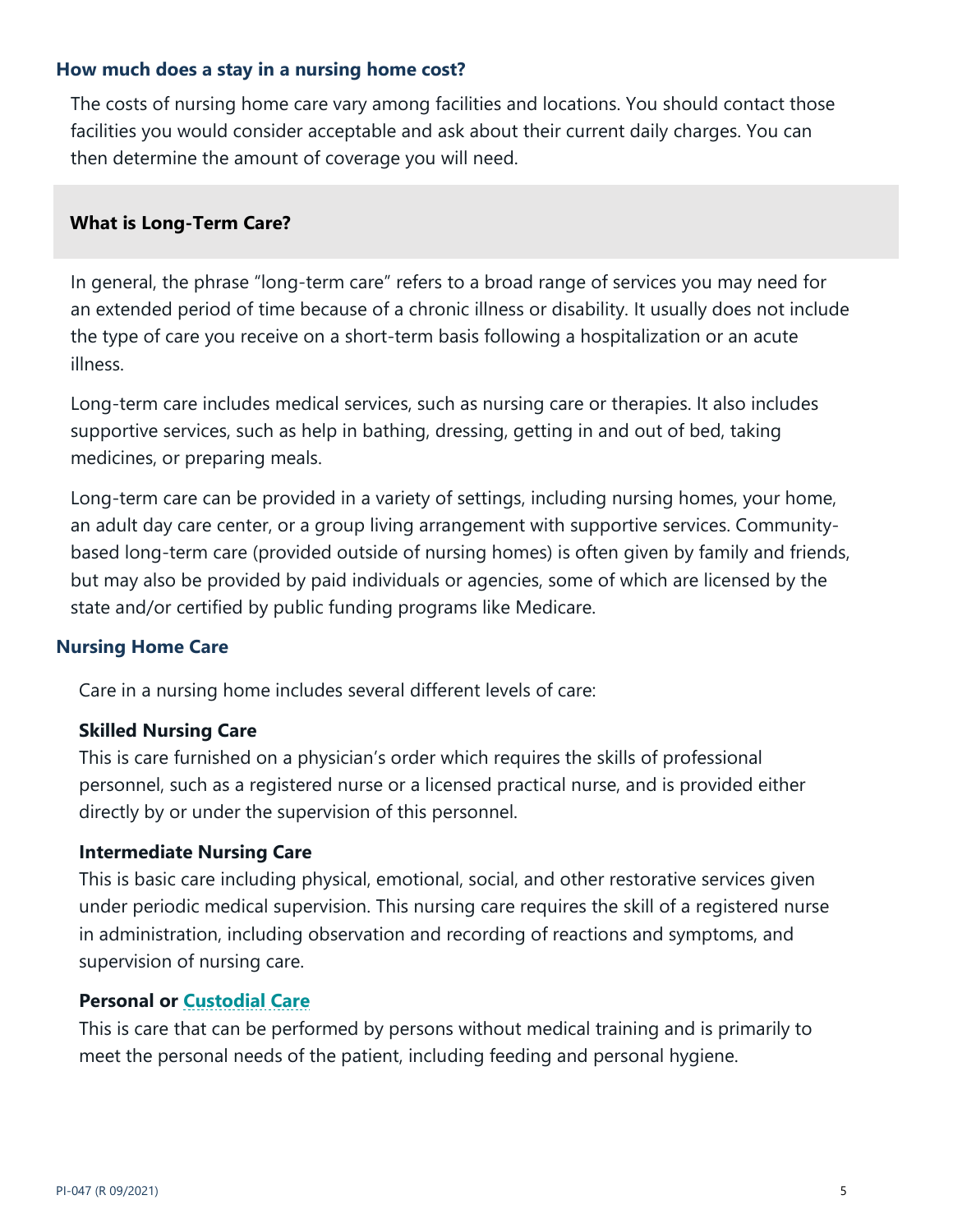# <span id="page-5-0"></span>**Community-Based Long-Term Care**

Community-based long-term care may be provided in many settings and by many kinds of providers. If you are receiving several services from different providers, a professional case [manager](https://oci.wi.gov/Pages/Consumers/Glossary.aspx#casemanagement) may be involved in arranging for and managing the services. A few of the specific kinds of services and agencies providing community-based long-term care include:

# **Home Health Care**

[Home health care](https://oci.wi.gov/Pages/Consumers/Glossary.aspx#homehealthcare) includes skilled nursing services, such as providing therapy treatments or administering medication; home health aide services, such as checking temperature and blood pressure; personal care, such as help with bathing, dressing, walking, and exercise; and physical, occupational, respiratory, or speech therapy.

# **Assisted Living Facility Care**

[Assisted living facility](https://oci.wi.gov/Pages/Consumers/Glossary.aspx#assistedlivingfacility) care is care given in a residential facility and includes supportive, personal, or nursing services. Supportive services may involve assistance with meals, housekeeping, laundry, and arranging for transportation. Personal services mean direct, hands-on help with [activities of daily living.](https://oci.wi.gov/Pages/Consumers/Glossary.aspx#ADLs)

# **Adult Day Care**

[Adult day](https://oci.wi.gov/Pages/Consumers/Glossary.aspx#adultdaycare) care is care given in a nonresidential, community-based group program designed to meet the needs of functionally impaired adults. It is a structured, comprehensive program that may provide a variety of health, social, and related support services during any part of a day.

#### **Respite Care**

[Respite care](https://oci.wi.gov/Pages/Consumers/Glossary.aspx#respitecare) is the provision of personal care, supervision, or other services to a functionally impaired person to temporarily relieve a family member or other primary caregiver from caregiving duties.

Respite care services are usually provided in the impaired person's home or in another home or homelike setting but may also be provided in a nursing home.

#### **Hospice Care**

[Hospice care](https://oci.wi.gov/Pages/Consumers/Glossary.aspx#hospicecare) is a specially designed package of social and medical services primarily providing pain relief, symptom management, and supportive services to terminally ill people and their families.

# <span id="page-5-1"></span>**Who Needs Long-Term Care?**

It is important to recognize at some time in your life you may require long-term care services. Therefore, you should think about how to pay for this care.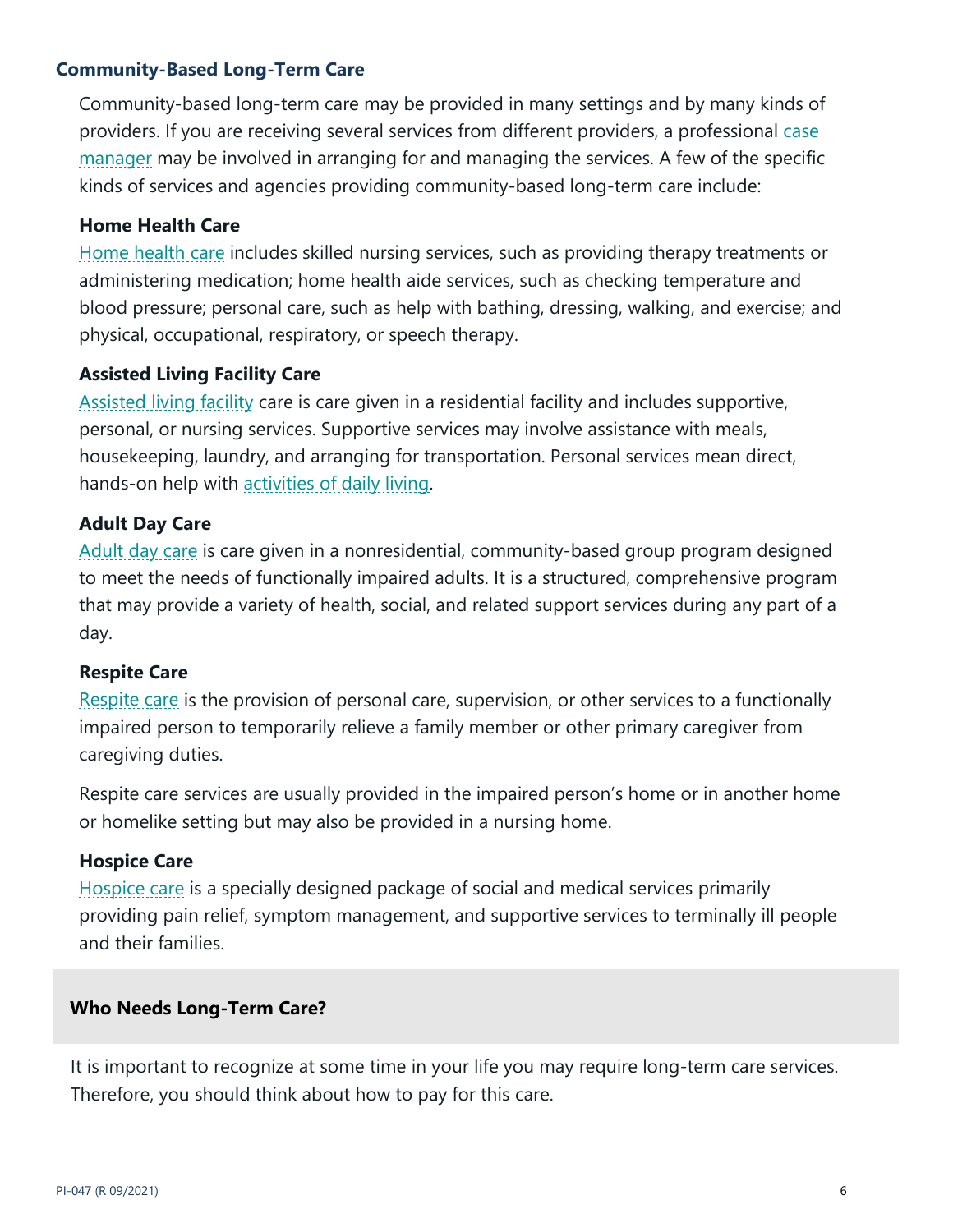Your level of disability determines whether you require long-term care. The chances of needing long-term care usually increase as you age, but long-term care may be needed at any age.

Some people who have acute illnesses may need nursing home or home health care for only short periods of time. Others may need care for many months or years. Many people who need long-term care receive care in their own homes through services provided by home health agencies, relatives, or friends. Others receive care through nursing homes, group homes, or assisted living facilities.

# **Risk Factors for Needing Long-Term Care**

**Life expectancy**: The longer you live, the more likely it is you will need long-term care.

**Gender**: Women are more likely to need long-term care because they live longer.

**Married or single**: If you are married and have adult children, you may be more likely to receive informal care at home.

**Health factors**: If poor health runs in your family, you could be at greater risk than another person of the same age and gender.

# <span id="page-6-0"></span>**How Much Does Long-Term Care Cost?**

The costs for long-term care vary depending on the service and the area in which services are provided. All types of long-term care services can be expensive if they are provided frequently or for a long period of time.

Information regarding the current costs of specific types of long-term services in your area and the projected costs for the future is available on the U.S. Department of Health and Human Services, Administration on Aging, website at [acl.gov/ltc.](https://acl.gov/ltc)

# <span id="page-6-1"></span>**Who Pays for Long-Term Care?**

#### <span id="page-6-2"></span>**Private Individuals**

Most long-term care is paid for by the people receiving the care or by their families. Other sources of payment include Medicare, Medicaid (Medical Assistance), veterans' payments, and private insurance. Many individuals who require extensive long-term care eventually "spenddown" their savings and other resources and become eligible for Medicaid.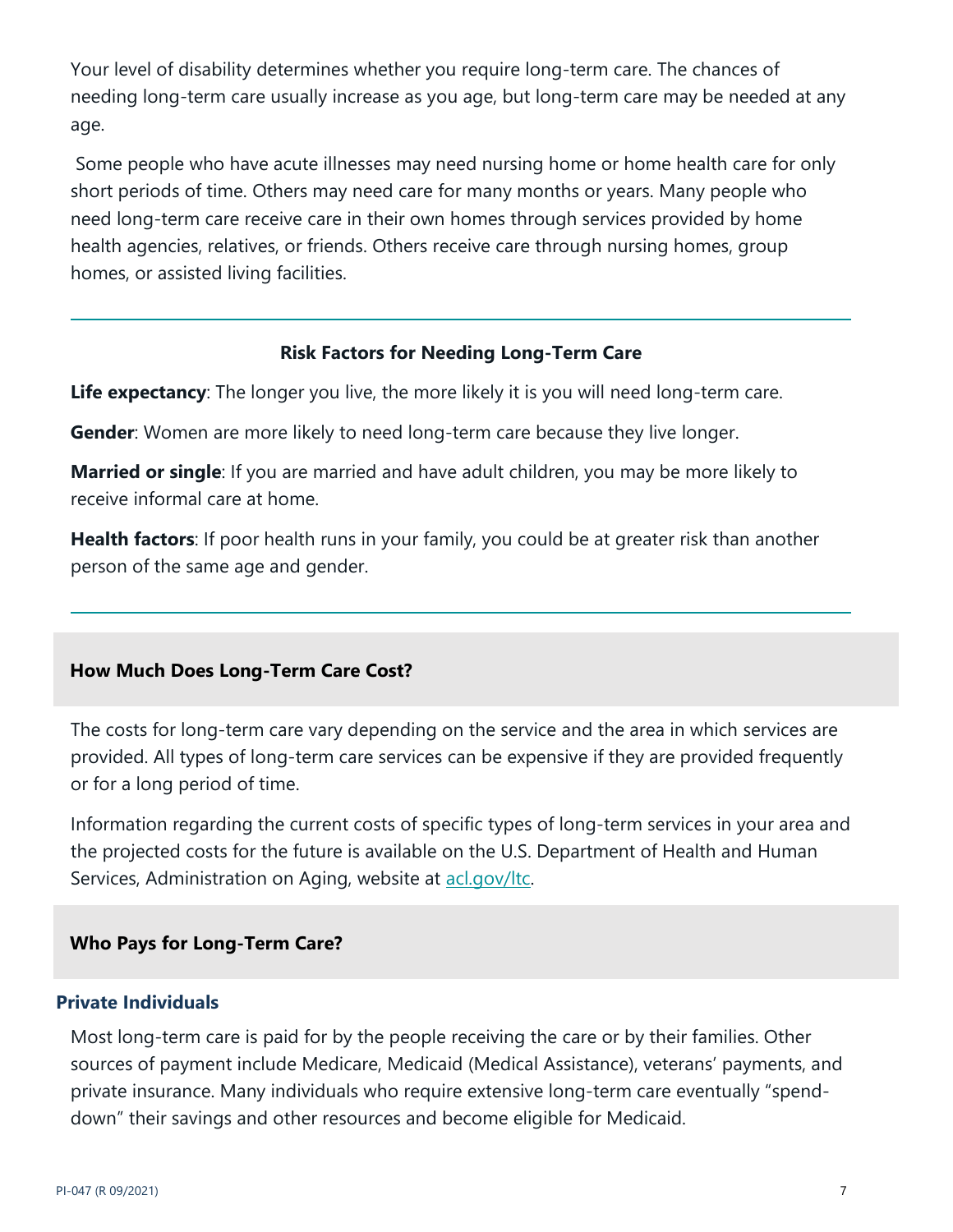# <span id="page-7-0"></span>**Medicare**

Medicare is the federal program that helps pay hospital and medical costs for those who are 65 or older and some disabled persons. **It provides very limited coverage for short periods of time for nursing home and home health care but** *does not cover any long-term care services for extended periods of time***.**

# **Nursing Home Care**

**If a nursing home stay is** *approved* **by Medicare**, then Medicare pays in full for up to 20 days of skilled nursing care in a skilled nursing facility approved by Medicare. However, Medicare will pay for your stay only if it follows a hospitalization of at least three days and you enter a Medicare-certified nursing home within 30 days after hospital discharge.

From the 21st to the 100th day, Medicare pays part of the cost if the stay is still approved by Medicare. Medicare pays *nothing* beyond the 100th day.

**Very few nursing home stays are covered by Medicare**. This is both because many nursing homes do not participate in the Medicare program and because Medicare narrowly defines "skilled care."

# **Home Health Care**

Medicare covers only those home health care visits that **Medicare considers to be medically necessary**. Medically necessary care is narrowly defined and you must meet certain other criteria before Medicare will pay for the care. For example:

- The care must include part-time skilled nursing care, physical therapy, or speech therapy;
- You must be *confined* to home;
- Your doctor must set up a home health plan; and
- The agency providing services must participate in Medicare.
- Most home health care visits do *not* meet Medicare's definition of medically necessary care. Therefore, Medicare will not pay for them.

#### <span id="page-7-1"></span>**Medicare Supplement Insurance**

Medicare supplement insurance policies do not provide coverage for long-term care. They are designed to supplement Medicare and provide very limited coverage for nursing home and home health care.

For more information on the benefits included in Medicare supplement insurance policies, review the Wisconsin Guide to Health Insurance for People with Medicare publication which is available from the Office of the Commissioner of Insurance at <u>oci.wi.gov/Pages/Consumers/PI-002.aspx</u>.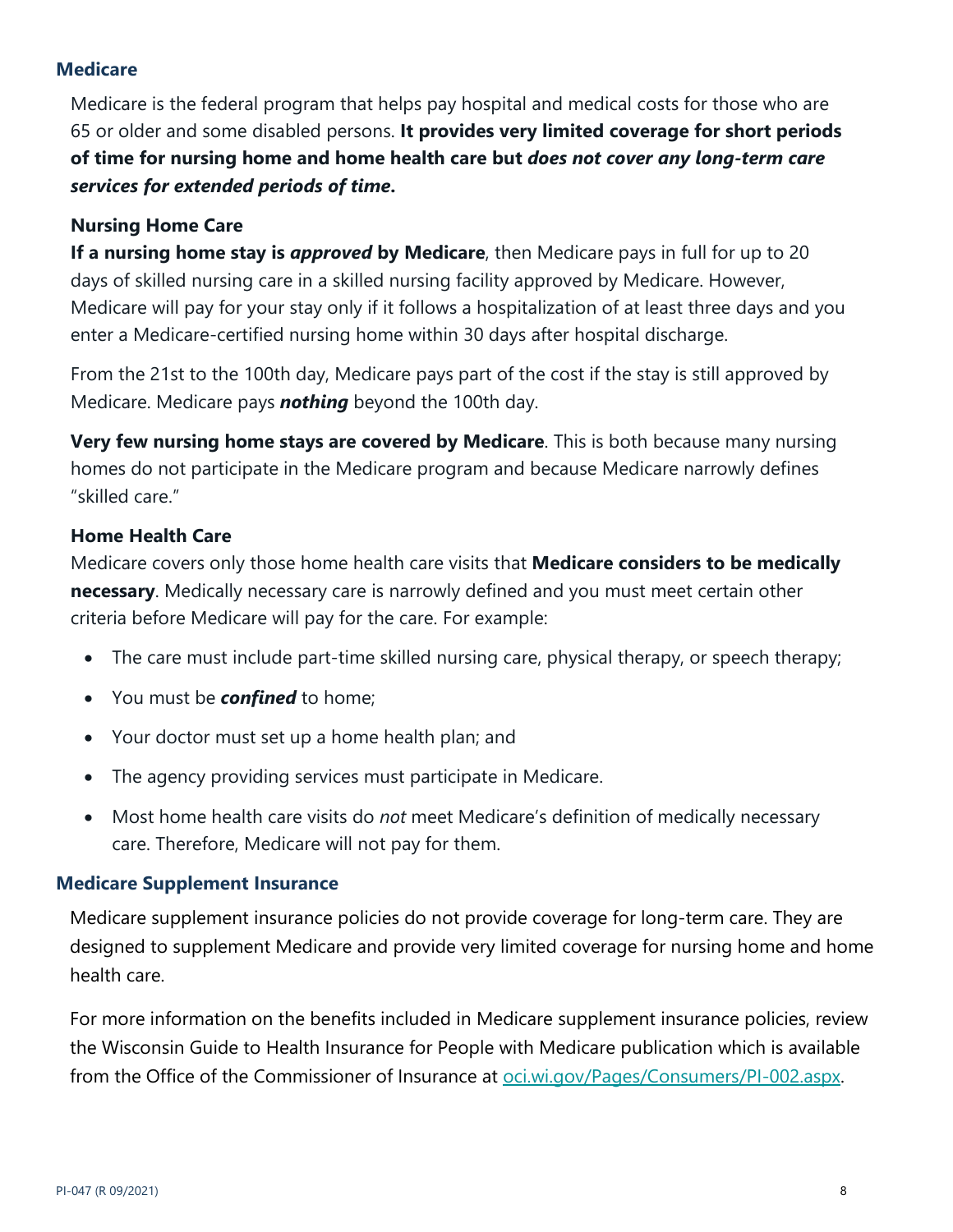# <span id="page-8-0"></span>**Medicaid**

Wisconsin's ForwardHealth Medicaid plans are government health care programs paid for by state and federal governments. These Medicaid plans are available to people:

- Age 65 or over, blind, or disabled,
- With family income at or below the monthly program limit, and
- Who are United States citizens or legal immigrants.

If you are eligible, Medicaid will pay for most health care costs, including nursing home and community-based care.

# **Nursing Home Care**

Medicaid is a major source of payment for nursing home care. About 64% of all nursing home residents in Wisconsin receive help with their nursing home costs. To qualify for Medicaid nursing home benefits, you must require medical, nursing, and/or therapeutic care on a daily basis, and be under a doctor's plan of treatment. Even if you become eligible for Medicaid, most of your income must be used to pay nursing home bills, with Medicaid paying remaining costs.\*

When first admitted, many residents of nursing homes are able to pay for their care themselves. Over the course of a long nursing home stay, many people use most of their savings to pay for their care and then become eligible for Medicaid.

\*Wisconsin Department of Health Services

#### **Home Health Care**

Medicaid may pay for services you receive in your home. However, you must be under a doctor's plan of care, have medical needs that can be met in your own home, and receive services from a home health care agency certified by Medicaid.

#### **Personal Care**

Medicaid also pays for personal care, such as assistance with bathing, dressing, eating, or getting in and out of bed. To be paid by Medicaid, you must be under a doctor's plan of care **and** you must receive services from a personal care agency certified by Medicaid. You may also be eligible for a limited amount of necessary household help, such as grocery shopping, meal preparation, or laundry.

# <span id="page-8-1"></span>**Aging and Disability Resource Centers (ADRCs)**

ADRCs are designed to be a single entry point where older people and people with disabilities and their families can get information and advice about a wide range of resources available to them in their local communities. ADRCs help people understand all of the long-term care options available to them, including publicly funded programs like [Family Care,](https://oci.wi.gov/Pages/Consumers/Glossary.aspx#familycare) [IRIS,](https://oci.wi.gov/Pages/Consumers/Glossary.aspx#IRIS) and [PACE,](https://oci.wi.gov/Pages/Consumers/Glossary.aspx#PACE) as well as private service providers. Information about ADRCs available in your area is available at [dhs.wisconsin.gov/adrc/index.htm.](http://www.dhs.wisconsin.gov/adrc/index.htm)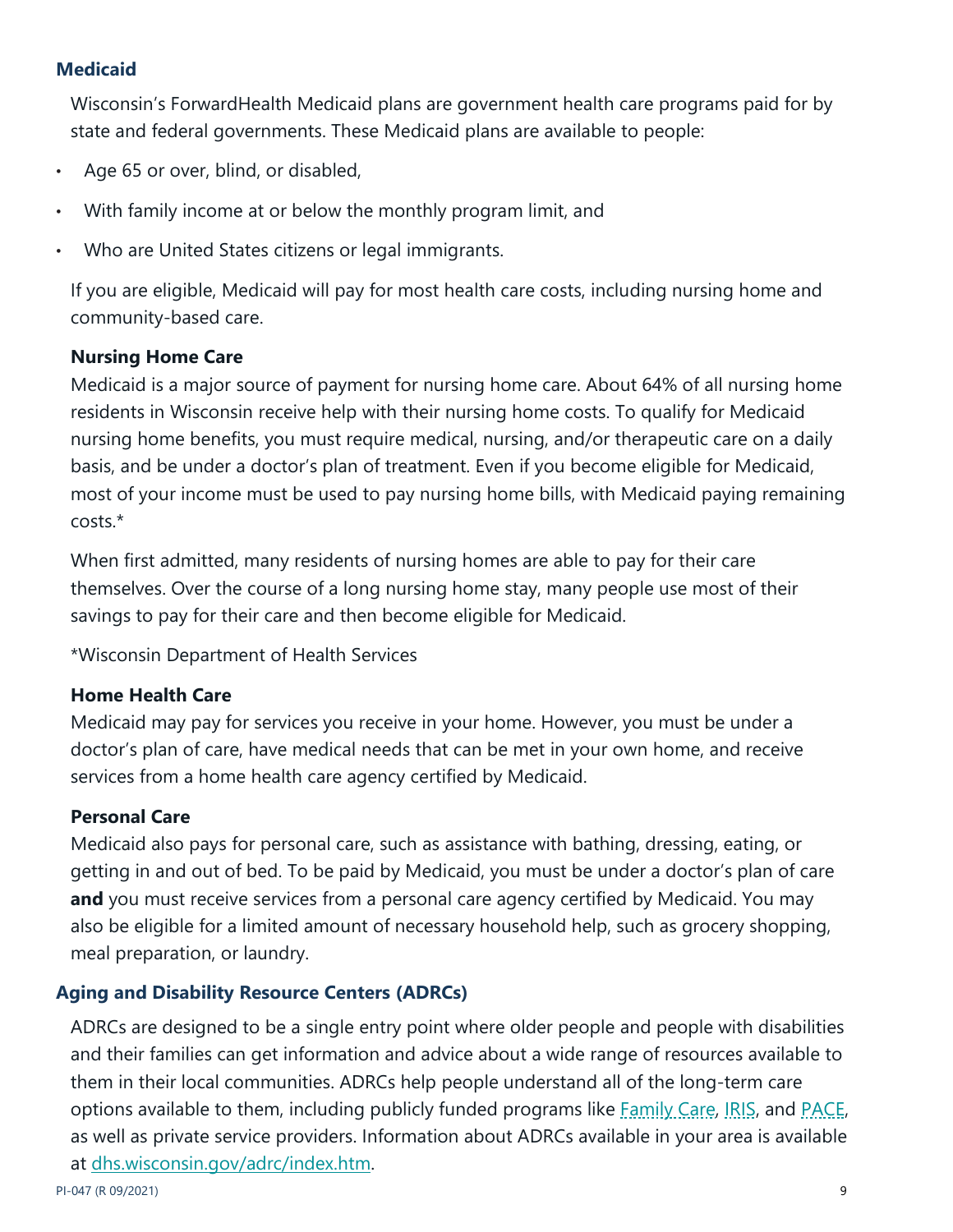# **Spousal Impoverishment Protections**

If you are married and have a spouse who is receiving long-term care in a nursing home, the law permits you to keep a certain amount of monthly income and retain a certain amount of assets even if your spouse's long-term care costs are being paid by Medicaid. The amount you are allowed to retain is in addition to the family home and other non-counted assets.

More information is online at *dhs.wisconsin.gov/medicaid/spousal-impoverishment.htm* or by contacting your county or tribal aging office at [dhs.wisconsin.gov/aging/offices/coagof.htm.](https://www.dhs.wisconsin.gov/aging/offices/coagof.htm)

# <span id="page-9-0"></span>**Estate Recovery Program**

Wisconsin has an estate recovery program through which the state seeks repayment for the costs of certain long-term care services paid for on behalf of recipients by Medicaid, BadgerCare Plus, Community Options Program (COP), or non-Medicaid Family Care, and any services provided by the Wisconsin Chronic Disease Program (WCDP).

The recovery is made from the estate of a recipient, from the estate of the recipient's surviving spouse, from certain non-probate property, and from liens placed on their homes. Recovery is made when a recipient and the recipient's dependents no longer need those assets.

Wisconsin is required by state and federal laws to recover some of the money used to pay for services for Medicaid recipients. These laws are designed to recover from the assets of those who received benefits from the Medicaid program.

More information about the Estate Recovery Program is available from your county or tribal aging office [\(dhs.wisconsin.gov/aging/offices/coagof.htm\)](http://www.dhs.wisconsin.gov/aging/offices/coagof.htm). Information is also available on the Wisconsin Department of Health Services website at *dhs.wisconsin.gov/medicaid/erp.htm.* 

# <span id="page-9-1"></span>**Should I Buy Long-Term Care Insurance?**

For some individuals, long-term care insurance is an affordable and attractive form of insurance intended to help pay for a stay in a nursing home or other long-term care services. For others, the cost is too high and the benefits are insufficient.

The purchase of long-term care insurance should not cause a financial hardship by making you neglect other more pressing financial needs. Each person must examine his or her needs and resources to decide whether long-term care insurance is appropriate.

Whether you should buy a policy will depend on:

• your age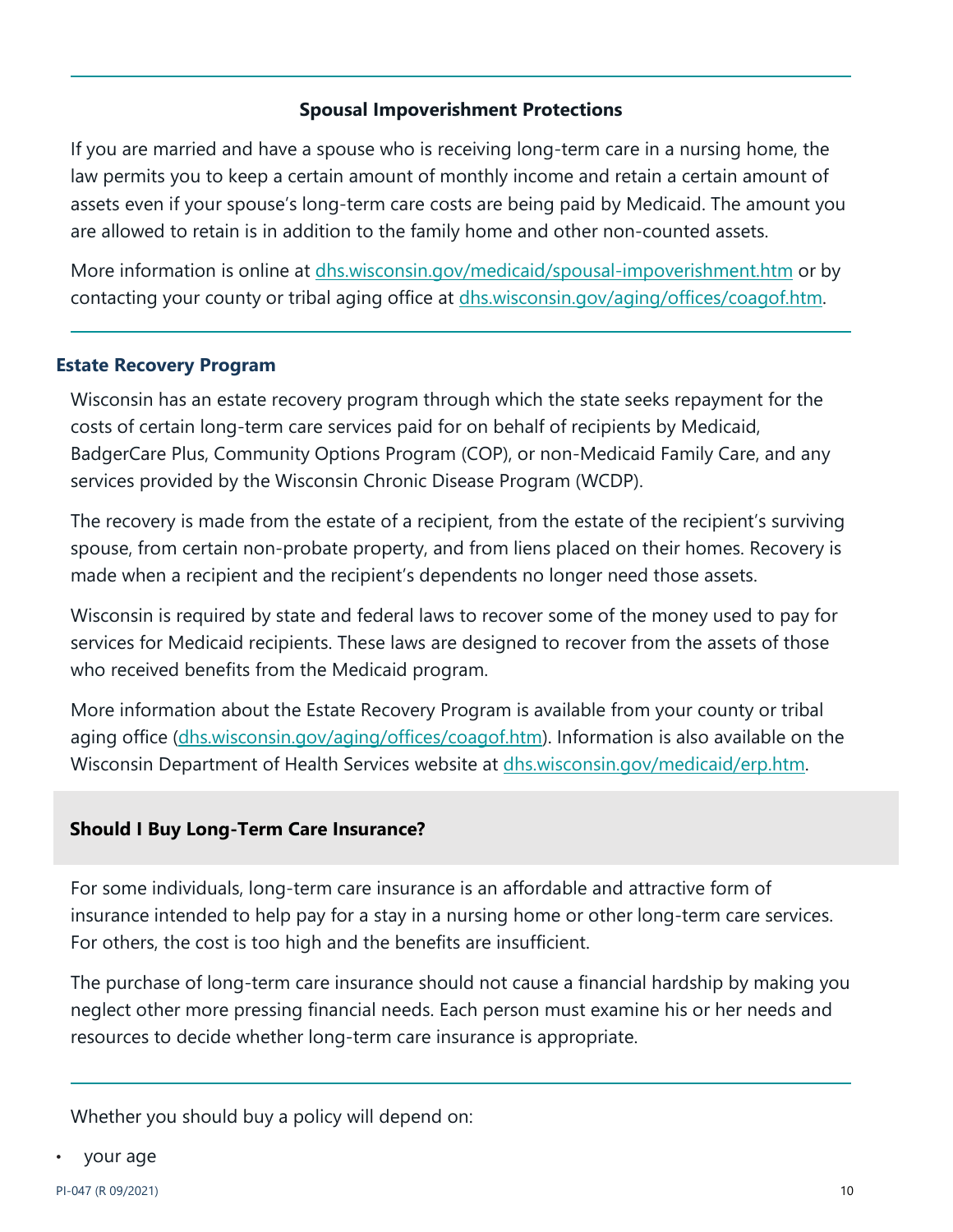- financial status (including your assets and annual income)
- marital status
- overall retirement objectives

• health

For example, if your only source of income is a minimum Social Security benefit or Supplemental Security Income (SSI), or if your assets and income make you close to Medicaid eligibility, you should carefully consider whether you can afford a long-term care, nursing home, or home health care policy. It does not make sense to buy a policy if you cannot afford to pay the premiums year after year.

Remember, if you have existing health problems that are likely to result in the need for longterm care, such as Alzheimer's disease, you probably will not qualify for a policy.

# **Personal Worksheet**

A Long-Term Care Personal Worksheet is available at the end of this publication to assist you in identifying questions you may want to ask yourself. You will also be asked to complete this Personal Worksheet at the time you apply for long-term care insurance.

# <span id="page-10-0"></span>**Types of Long-Term Care Insurance Policies**

In Wisconsin, there are three types of insurance policies currently on the market to cover longterm care expenses. They are:

# 1. **Long-Term Care Insurance Policies**

These policies cover both institutional (nursing home or other facility) care and care in the community (home health care or other community-based services).

# 2. **Nursing Home Insurance Policies**

These policies cover *only* institutional care, such as in a nursing home. These policies may or may not cover care in an assisted living facility.

# 3. **Home Health Care Insurance Policies**

These policies cover *only* community care, such as home health care. These policies may or may not cover community-based services, such as adult day care.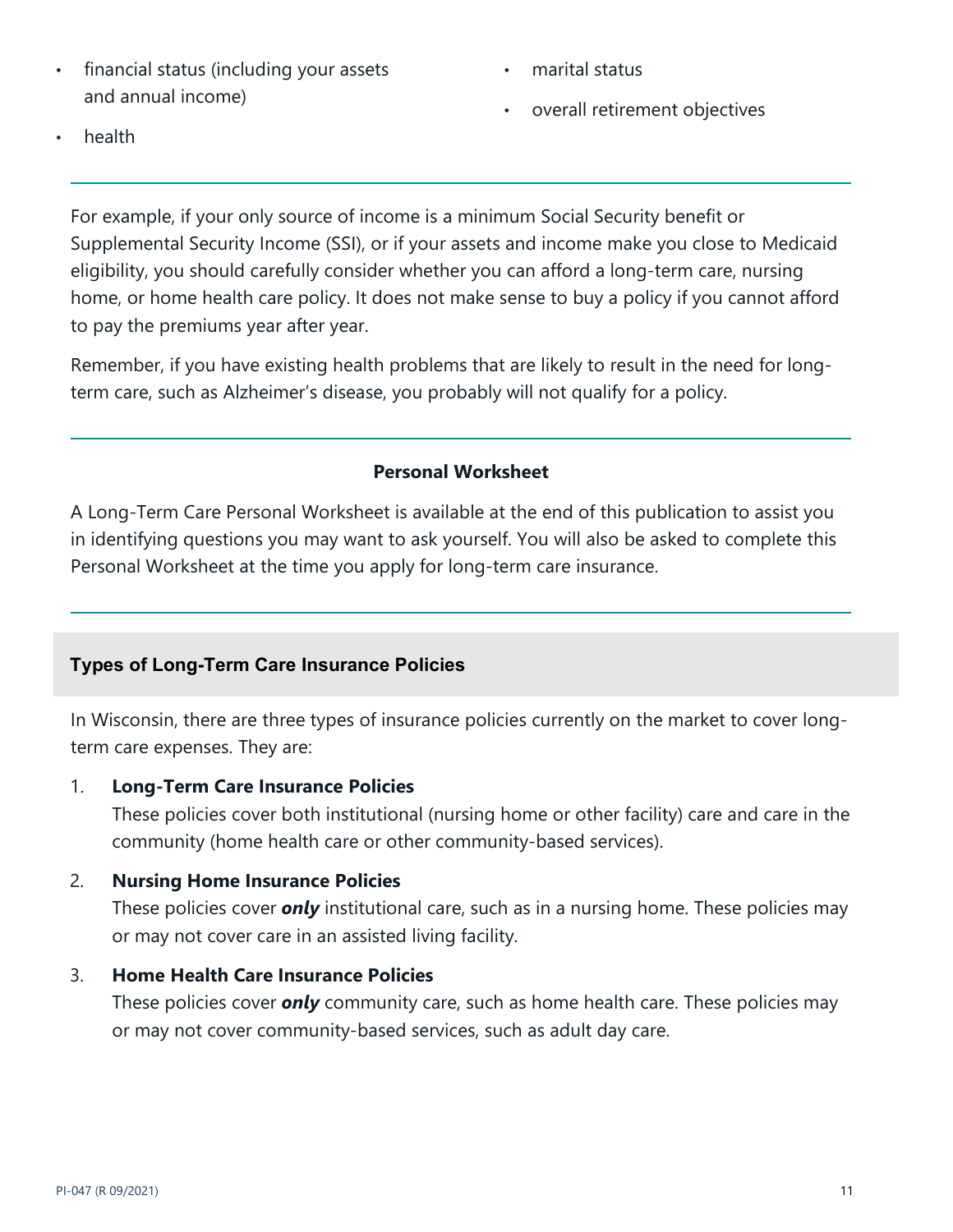# **Important Note**

Only those policies that provide coverage for both institutional and community-based care may be advertised or sold as long-term care insurance policies.

# <span id="page-11-0"></span>**Wisconsin Minimum Standards for Policies**

The Wisconsin Office of the Commissioner of Insurance has set minimum standards for each of the three types of policies covering long-term care expenses.

All three types of policies must:

- Provide at least one year of benefits.
- Provide a minimum \$60 a day benefit.
- Provide benefits based on the level of care only if the lowest limit of daily benefits is not less than 50% of the highest limit of daily benefits. For example, benefits provided for home health care would have to be at least 50% of those provided for nursing home care.
- Provide coverage whether or not care is medically necessary. The policy may require the care be provided in accordance with a plan of care.
- Pay benefits without requiring you to be in a hospital before getting the covered service.
- Pay benefits if you are unable to perform three or more activities of daily living (ADLs) or if you have a [cognitive impairment.](https://oci.wi.gov/Pages/Consumers/Glossary.aspx#cognitiveimpairment) The assessment of ADLs and cognitive impairment needs to be performed by licensed or certified professionals, such as physicians, nurses, or social workers.
- Pay benefits for "irreversible dementia" (such as Alzheimer's disease) provided you have met the waiting periods under the policy and need the type of care covered by the policy. This does not prevent an insurance company from refusing to accept an application from you if you have Alzheimer's or a similar disease.
- Offer an inflation protection option that increases the maximum daily benefit and lifetime benefit amounts in an amount at least equal to 5% compounded annually.
- Offer a nonforfeiture benefits option that provides paid-up insurance if your policy lapses.
- Describe the **benefit appeal** procedure. This procedure requires the insurance company to review the appeal and make a decision within 30 days.

Policies that include home health care benefits must pay for community-based (home health) care: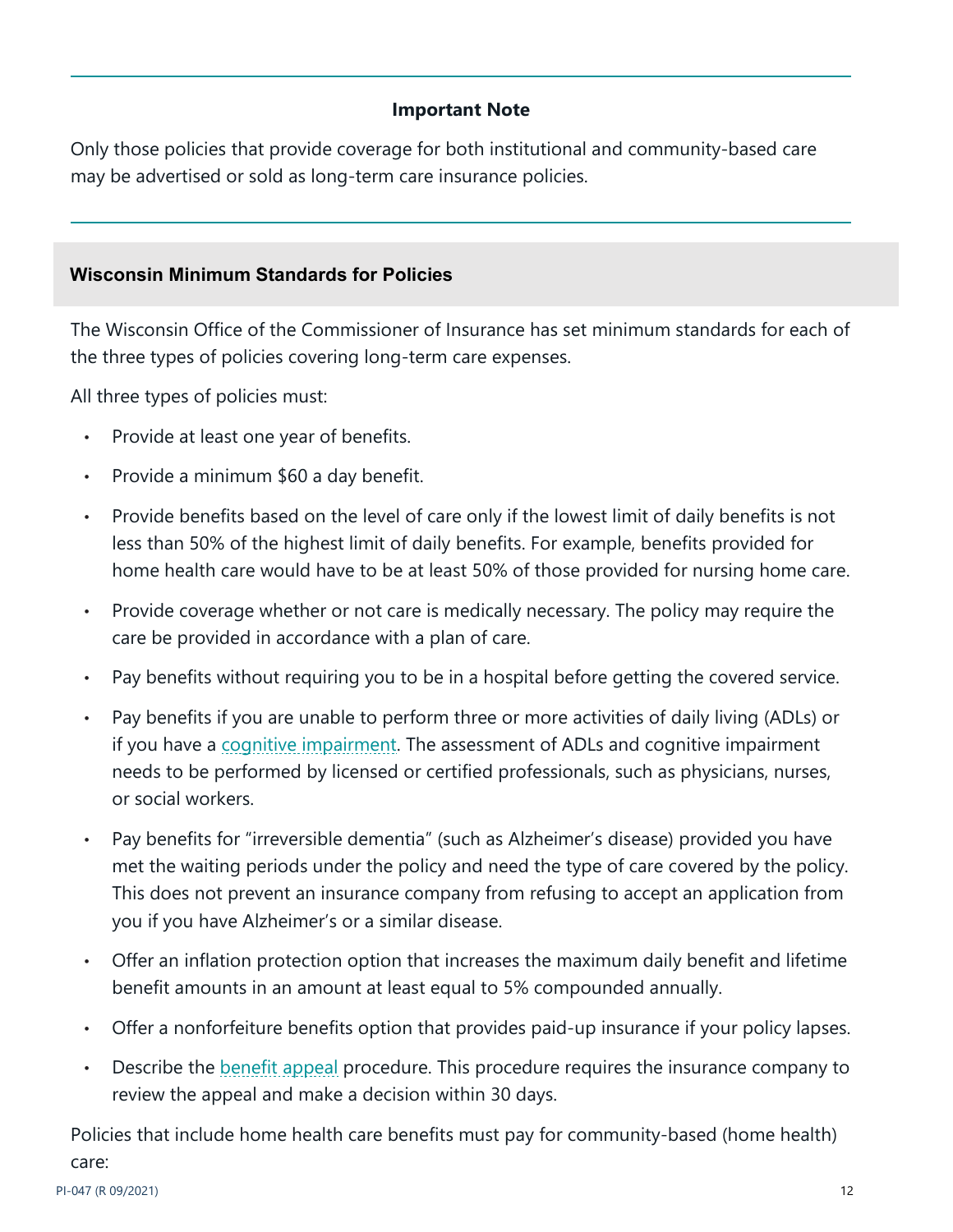- Whether or not you have an acute medical problem.
- Even if the services are not provided by a Medicare-certified agency or provider.
- Even if you were not previously in a hospital or nursing home.

#### **Important Note**

Policies that cover *only* nursing home care or *only* home health care provide limited benefits for long-term care services and may not be adequate for your needs. If you want coverage for both nursing home and home health care, you are better off buying a comprehensive longterm care insurance policy. Even a comprehensive policy may not cover all the types of services you may need or want.

# <span id="page-12-0"></span>**Federally Tax-Qualified Long-Term Care Insurance Policies**

The federal Health Insurance Portability and Accountability Act (HIPAA) allows for certain federal income tax advantages for long-term care insurance policies that are designated as "tax-qualified" or "qualified." If you have a tax-qualified policy, you may be able to deduct part or all of the premium you pay for the policy. You can include the premiums with other annual uncompensated medical expenses in excess of 7.5% of your adjusted gross income. The amount of the premium you can claim as a deduction depends upon your age.

Long-term care insurance policies sold on or after January 1, 1997, as tax-qualified policies must meet certain standards. These policies must contain a caption on the face page of the policy similar to this sentence:

This policy is intended to be a tax-qualified long-term care insurance contract under Section 7702B (b) of the Internal Revenue Code.

At the time you apply for long-term care insurance, you must receive an [Outline of Coverage](https://oci.wi.gov/Pages/Consumers/Glossary.aspx#outlineofcoverage) containing a notice on the face page indicating the policy is intended to be a tax-qualified policy.

Tax-qualified long-term care insurance policies are required to cover services for a chronically ill individual. These services are given according to a plan of care prescribed by a [licensed](https://oci.wi.gov/Pages/Consumers/Glossary.aspx#licensedhealthcarepractitioner)  [health care practitioner.](https://oci.wi.gov/Pages/Consumers/Glossary.aspx#licensedhealthcarepractitioner) You are considered chronically ill if you are unable to perform a certain number of activities of daily living without substantial help from another person for at least 90 days. You also may be considered chronically ill if you need substantial supervision to protect your health and safety because you have a cognitive impairment.

The benefits paid by a tax-qualified long-term care insurance policy are generally not taxable as income. Benefits you receive from a non-tax-qualified long-term care insurance policy may or may not be taxable as income.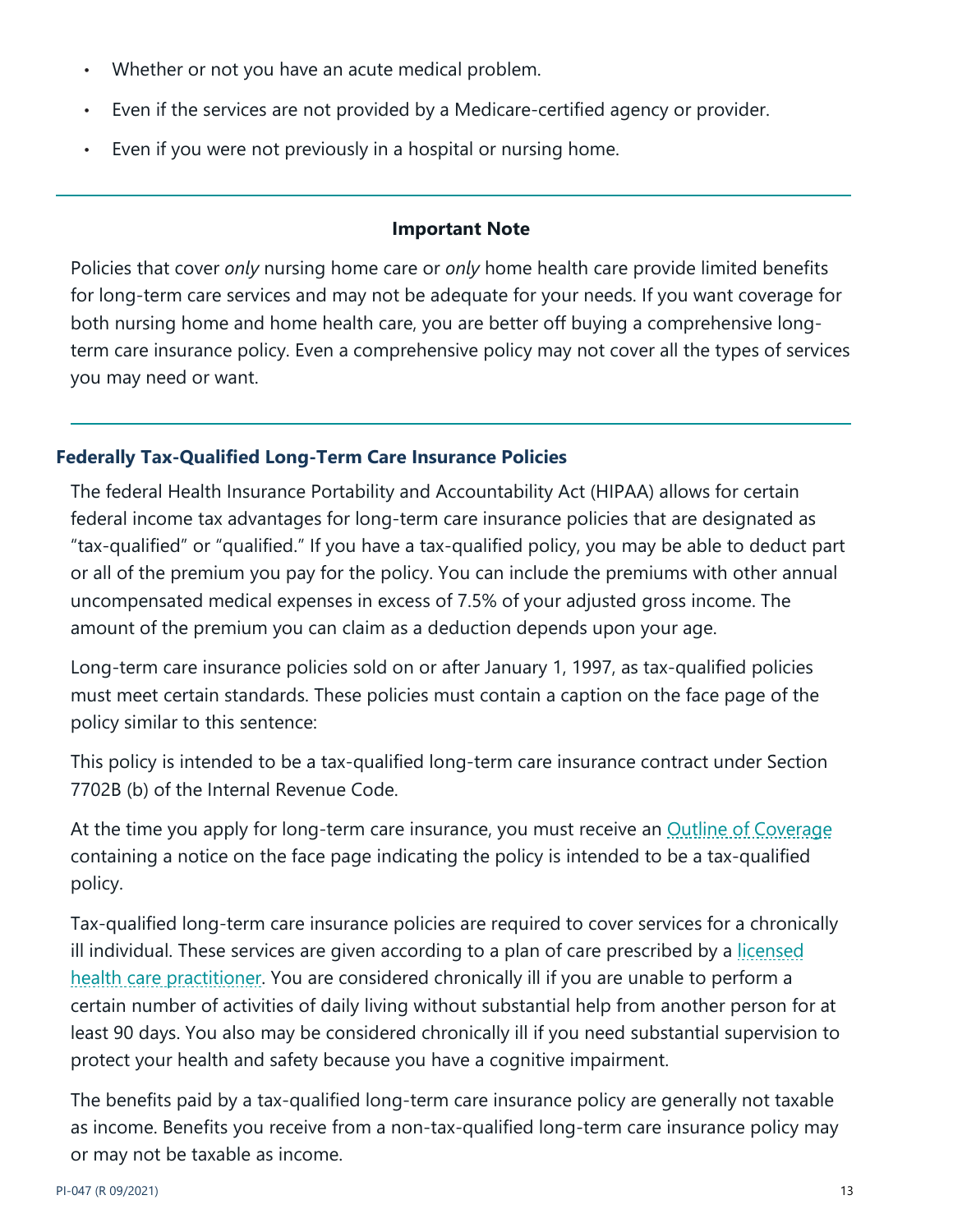# <span id="page-13-0"></span>**State Income Tax Deduction**

You can subtract the amount paid for long-term care insurance from your Wisconsin income tax. This subtraction applies to both policies designated for federal income tax purposes as tax-qualified and policies that are non-tax- qualified. The instruction booklet you receive with your Wisconsin income tax forms includes information on the subtraction for long-term care insurance.

#### <span id="page-13-1"></span>**Long-Term Care Insurance Partnership Program**

Long-term care insurance policies that qualify for Long-Term Care Partnership Program status are intended to allow you to protect some or all of your assets and still qualify for Medicaid if your long-term care needs extend beyond the period covered by your qualified long-term care partnership insurance policy.

Long-term care partnership policies must include inflation protection coverage that meets specific minimum standards based on your age at the time you apply for a qualified long-term care partnership policy.

| If you are under age 61                   | the policy must provide compound annual inflation<br>protection                                                     |
|-------------------------------------------|---------------------------------------------------------------------------------------------------------------------|
| If you are age 61 but less<br>than age 76 | the policy must provide 3% annual simple inflation<br>protection or provide compound annual inflation<br>protection |
| If you are at least age 76                | the policy may provide the inflation protection<br>identified above but is not required to do so                    |

All long-term care partnership policies are intended to be federally tax-qualified long-term care insurance policies as defined by federal Internal Revenue Code.

Purchasing a qualified long-term care partnership policy does not guarantee you benefits, coverage eligibility, or asset protection under the Medicaid program. For example:

- States may withdraw from the partnership program.
- If you exhaust your long-term care insurance benefits under a policy qualified for partnership program status, you may find the long-term care services you are receiving are not covered services under Wisconsin's Medicaid program, i.e., assisted living coverage.
- If you exhaust your long-term care insurance benefits under a policy qualified for partnership program status, you may find the facility in which you are receiving care does not accept Medicaid.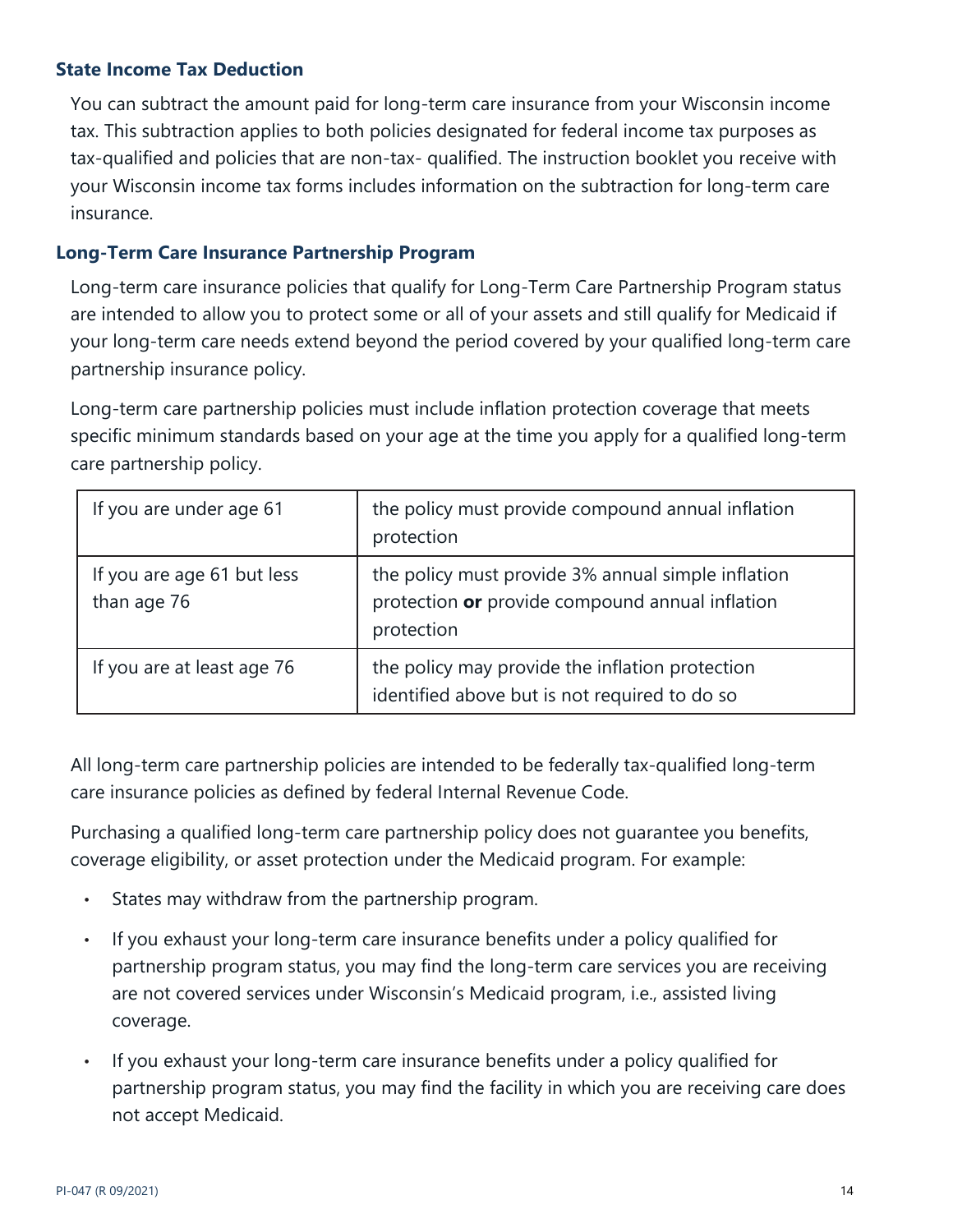• If you move to another state, you may find your new state does not participate in the long-term care partnership program and it does not recognize your long-term care policy's partnership program status in reference to qualifying for Medicaid.

# <span id="page-14-0"></span>**Interstate Insurance Product Regulation Commission (IIPRC)**

Wisconsin is a member of the Interstate Insurance Product Regulation Commission (IIPRC). IIPRC was created through a multi-state agreement to streamline the process of filing and reviewing insurance products using uniform national standards IIPRC members develop and adopt.

IIPRC has developed national standards for long-term care insurance products, rate filings, and advertisements. Wisconsin allows long-term care products filed with and approved by IIPRC to be sold in Wisconsin. IIPRC long-term care policies meet IIPRC uniform product standards rather than the Wisconsin standards. More information about IIPRC is available at [insurancecompact.org.](http://www.insurancecompact.org/)

# <span id="page-14-1"></span>**Life/Annuity Insurance—Long-Term Care Riders**

Another way to cover long-term care expenses is through a rider attached to a life insurance policy. Long-term care riders attached to life insurance policies are different from long-term care policies in several respects. For example, monthly benefits for a stay in a covered nursing home are typically based on a percentage of the life insurance amount. A \$100,000 policy with a 2% benefit would give you \$2,000 a month. A monthly benefit for home health care, when covered under the rider, is usually half of the nursing home benefit.

Long-term care benefits under these riders are tied directly to the amount of life insurance in force. These benefits will be reduced by any loans or withdrawals against the policy. Using the long-term care benefits will also reduce life insurance coverage under the policy.

A long-term care rider has a separate insurance charge that usually increases each year like the cost of the life insurance under the basic policy. The annual charge for the rider will not exceed the guaranteed cost and will normally be less.

Some life insurance companies offer **annuity** contracts with a rider that covers long-term care expenses. An annuity contract with a long-term care rider allows you to use the funds accumulated in your annuity to pay for long-term care expenses without applying any surrender charges. Companies charge an additional premium for this rider.

# <span id="page-14-2"></span>**What Should I Look for in Comparing Policies?**

#### <span id="page-14-3"></span>**Type of Coverage**

You should compare similar policies. For instance, compare nursing home only policies to nursing home only policies.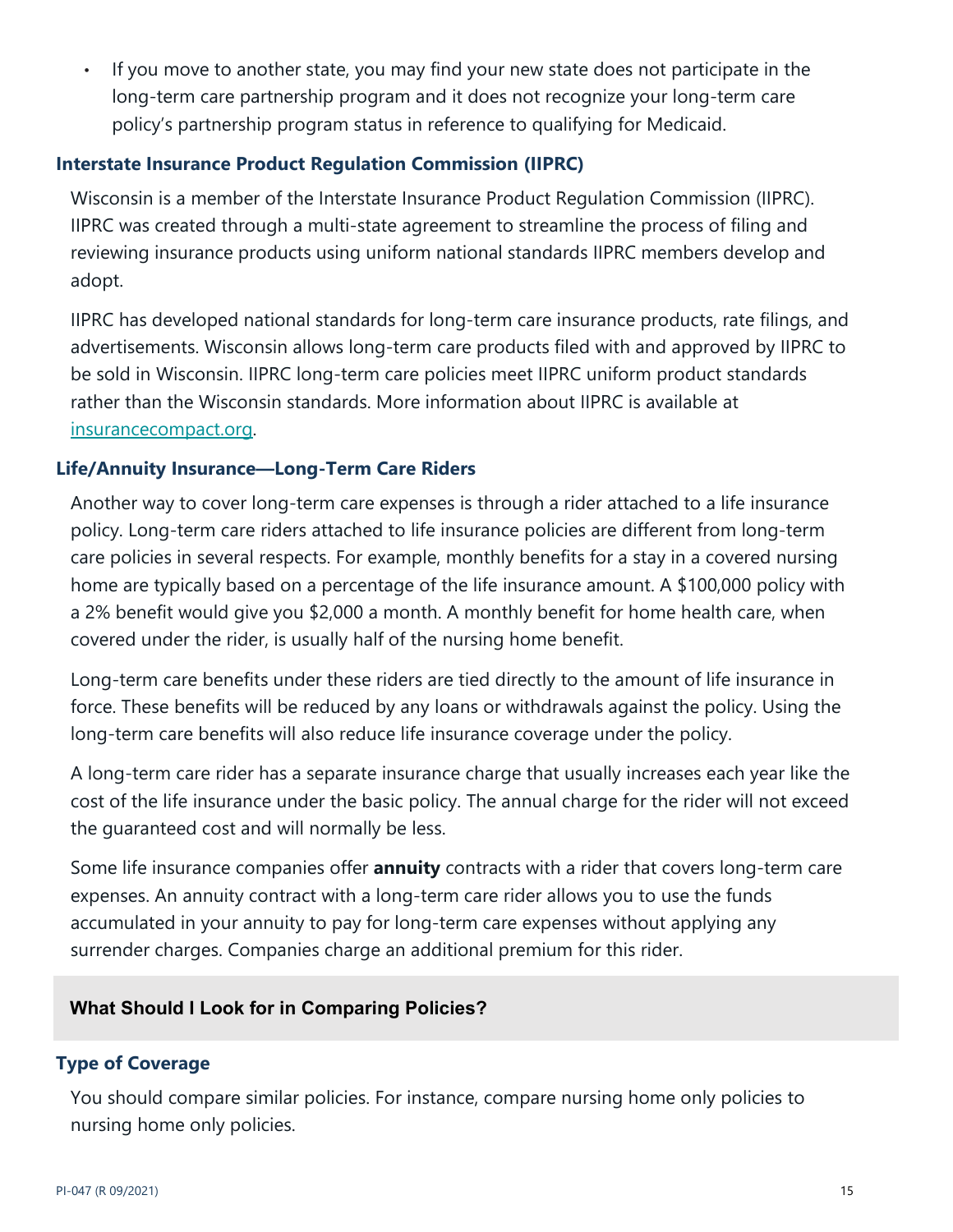# <span id="page-15-0"></span>**Benefit Payments**

You should review how the policy pays benefits as policies pay benefits in different ways. For example, some policies pay a fixed amount for each day you are confined in a nursing home or each day you receive community-based care, regardless of the actual cost of the care. Other policies pay according

to the provider's actual charges up to a fixed daily amount or a percent of the charges. Policies paying benefits based on a [usual and customary](https://oci.wi.gov/Pages/Consumers/Glossary.aspx#usualandcustomarycharge) charge basis or prevailing charge basis contain a notice to this effect on the face page of the policy.

# <span id="page-15-1"></span>**Duration of Benefits**

You should also examine the period of time benefits are paid. Depending on the policy, benefits may last for only one year or for the rest of your life. In general, plans that provide payments for longer periods of time are more expensive. You may select from several options when you first buy the policy. However, you may not be able to increase the benefit amounts at a later date without proving insurability.

# <span id="page-15-2"></span>**Policy Limits**

Policies frequently limit benefits to specific types of services provided by specific types of facilities or agencies. For example, services provided in the home may be limited to those provided by a licensed home health agency. Other types of personal care, help with household chores, or other services may not be covered. One policy may cover ambulance service to and from the hospital, but the same type of policy offered by another company may not. It is important to check each policy to be sure you know exactly what services are covered. The kind of long-term care services you may need or want may not be covered under the policy.

#### <span id="page-15-3"></span>**Policy Definitions**

You should review the policy's definitions regarding the types of facilities covered. The state of Wisconsin has licensed, certified, and registered facilities that provide differing levels of supportive care, personal care, and nursing services.

Policies providing coverage for nursing care in a licensed facility will cover care in a nursing home. However, the policies providing coverage for nursing care in a licensed facility will not cover care in an assisted living facility. Assisted living facilities are certified or registered to provide assisted living services. They are not licensed to provide nursing care. Long-term care policies usually do not cover any care in a community-based residential facility.

#### <span id="page-15-4"></span>**Premiums**

You should determine whether premium payments are based on **issue age** or **attained age**. Issue age premiums will increase only if premiums are increased for everyone insured under the policy form. Attained age premiums automatically increase as one ages. You should also compare prices when you compare policies. Ask questions. Check to see if the policy you are considering is a lot less or a lot more expensive than other policies with similar benefits.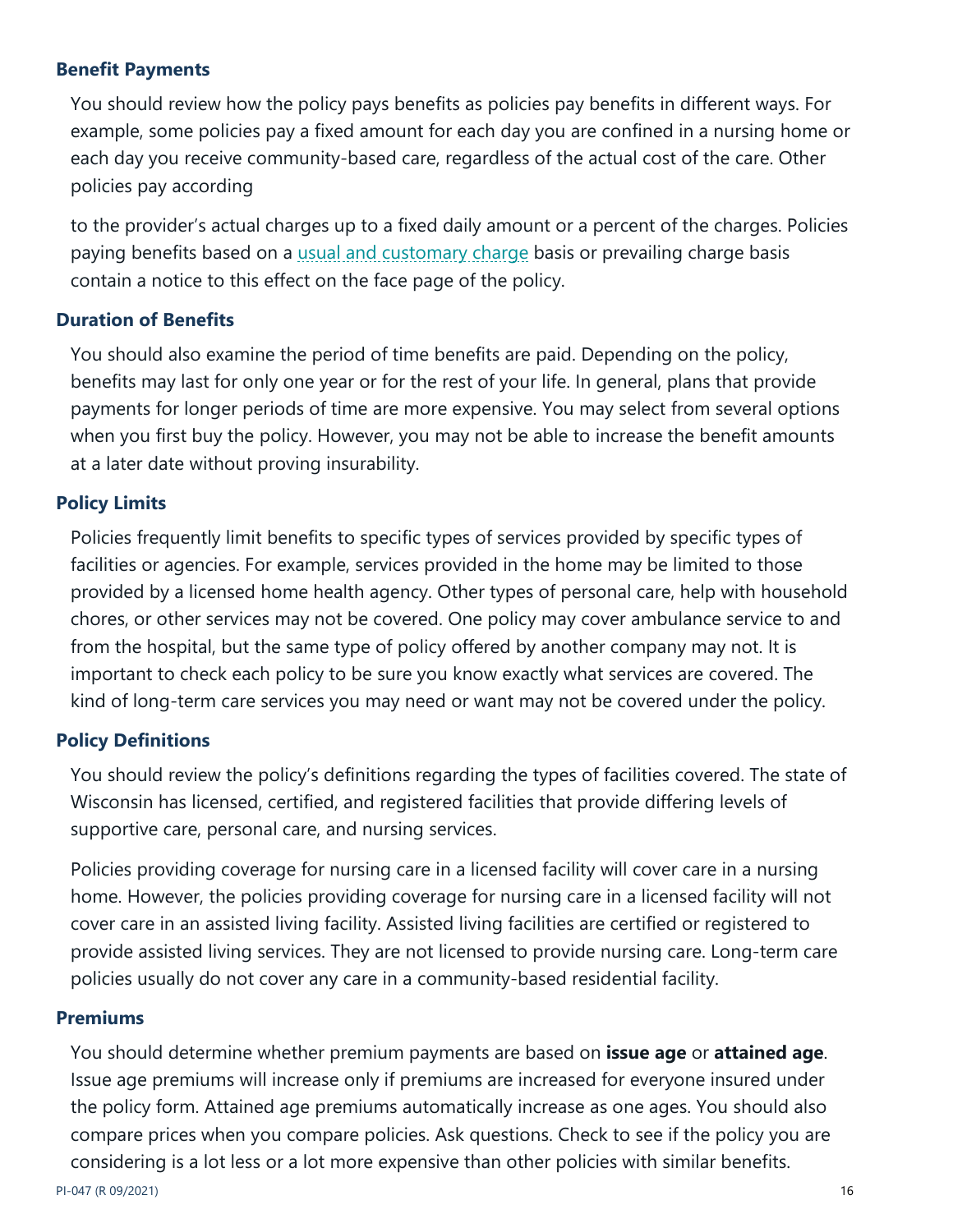# <span id="page-16-0"></span>**Standards for Benefit Triggers**

Policies are required to pay benefits based upon [benefit triggers](https://oci.wi.gov/Pages/Consumers/Glossary.aspx#benefittriggers) called activities of daily living [\(ADLs\).](https://oci.wi.gov/Pages/Consumers/Glossary.aspx#ADLs) Policies must base benefits on at least six ADLs. Some policies pay benefits based on seven ADLs.

ADLs are:

- Bathing—Washing oneself by sponge bath, or in either a tub or shower, including the task of getting into or out of the tub or shower.
- Continence—The ability to maintain control of bowel and bladder function; or, when unable to maintain control of bowel or bladder function, the ability to perform associated personal hygiene, including caring for a catheter or colostomy bag.
- Dressing—Putting on and taking off all items of clothing and any necessary braces, fasteners, or artificial limbs.
- Eating—Feeding oneself by getting food into the body from a receptacle (such as a plate, cup, or table) or by a feeding tube or intravenously.
- Toileting—Getting to and from the toilet, getting on and off the toilet, and performing associated personal hygiene.
- Transferring—Moving into or out of a bed, chair, or wheelchair.

Policies must pay benefits when you require assistance to perform three of the six activities of daily living or have a cognitive impairment. A cognitive impairment is a deficiency in shortterm or long-term memory, orientation as to person, place, and time, deductive or abstract reasoning, or judgment as it relates to safety awareness. Many policies pay benefits when you are unable to perform two of the ADLs.

Assessment of ADLs and cognitive impairment can be performed by a certified or licensed health care practitioner, such as a physician, a nurse, or a social worker.

You would be considered unable to perform an activity of daily living if you need hands-on assistance to perform the activity or, in the case of a cognitive impairment, must have supervision or verbal cueing to protect yourself and others.

# <span id="page-16-1"></span>**Preexisting Condition Waiting Period**

If you are sick or under a doctor's care for a particular condition when you purchase the policy, you may **not** be eligible for benefits for that condition until a certain period of time has passed. This is called a **preexisting condition waiting period**.

Preexisting condition waiting periods vary from company to company. The longest waiting period permitted in Wisconsin is six months. This waiting period can be applied only to conditions that you have **not** been asked about on the application and for which you have seen or been treated by a doctor in the six months before you take out the policy. However, if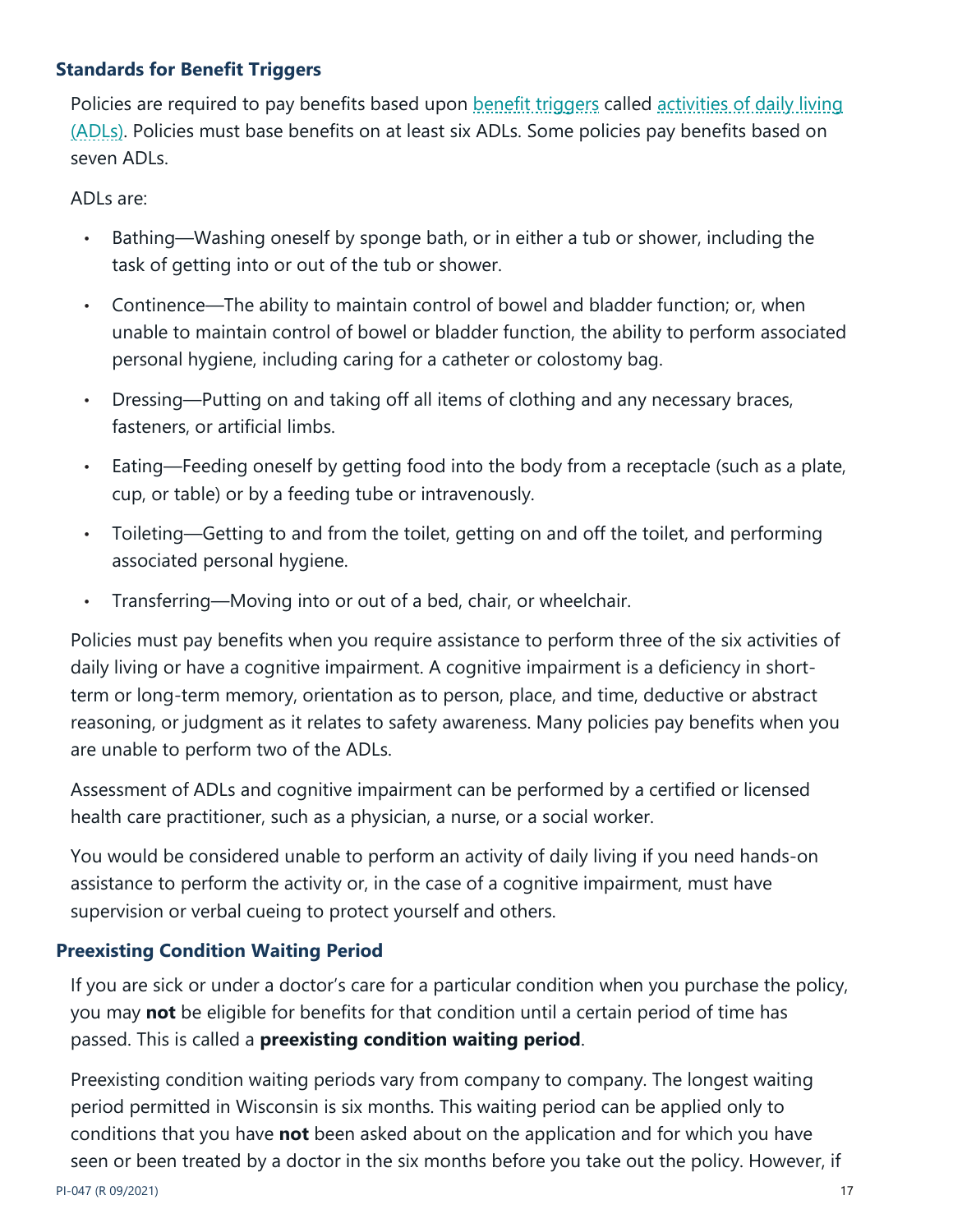you have preexisting medical problems at the time you apply for coverage, the insurance company is not required to accept your application or to issue coverage.

# <span id="page-17-0"></span>**Elimination Period**

Policies frequently have elimination periods. This is the number of days you must be in a nursing home or other facility receiving the care covered by the policy, or the number of home care visits that must be received before benefits are paid.

You will pay all of the cost of care during the elimination period. Usually, the longer the elimination period, the lower the premium. The longer the elimination period, the less chance there is you will collect benefits.

Elimination periods do not begin until the preexisting condition waiting period has been satisfied. Wisconsin law allows insurance companies to offer elimination periods up to 365 days, but the company must also sell the same type of policy that offers elimination periods for 180 days or less.

# <span id="page-17-1"></span>**Inflation Protection**

If your long-term care policy does not include a way for benefits to increase as long-term care costs increase**, you may have a benefit that is too low by the time you need care**.

All policies must offer the option to purchase inflation protection at 5% compounded annually. Some policies may allow you to purchase additional coverage at a later date. Policies that have an inflation protection rider and have dollar amounts listed for the maximum benefits must increase both the maximum benefits and the daily benefits each year at the rate of 5% compounded annually. Adding an inflation protection rider to a policy will increase the cost of the policy.

#### <span id="page-17-2"></span>**Waiver of Premium**

Many policies provide for a [waiver of premium.](https://oci.wi.gov/Pages/Consumers/Glossary.aspx#waiverofpremium) This means after a specified period of time of **receiving** benefits under the policy you may apply to have your premiums waived until you are no longer receiving covered care or the lifetime maximum benefit has been paid.

#### <span id="page-17-3"></span>**Nonforfeiture Benefits**

All policies must offer the option to purchase a shortened [benefit period](https://oci.wi.gov/Pages/Consumers/Glossary.aspx#benefitperiod) nonforfeiture benefit option. The nonforfeiture benefit provides paid-up long-term care, nursing home only, or home care only insurance coverage after you have paid premiums for three years but no longer continue to do so.

The maximum benefit under the paid-up policy is the greater of 100% of the sum of all premiums paid for the policy, including premiums paid prior to any change in benefits, or 30 times the daily benefit amount in effect on the lapse date. As with the inflation protection option, a nonforfeiture benefit rider adds to the cost of the policy.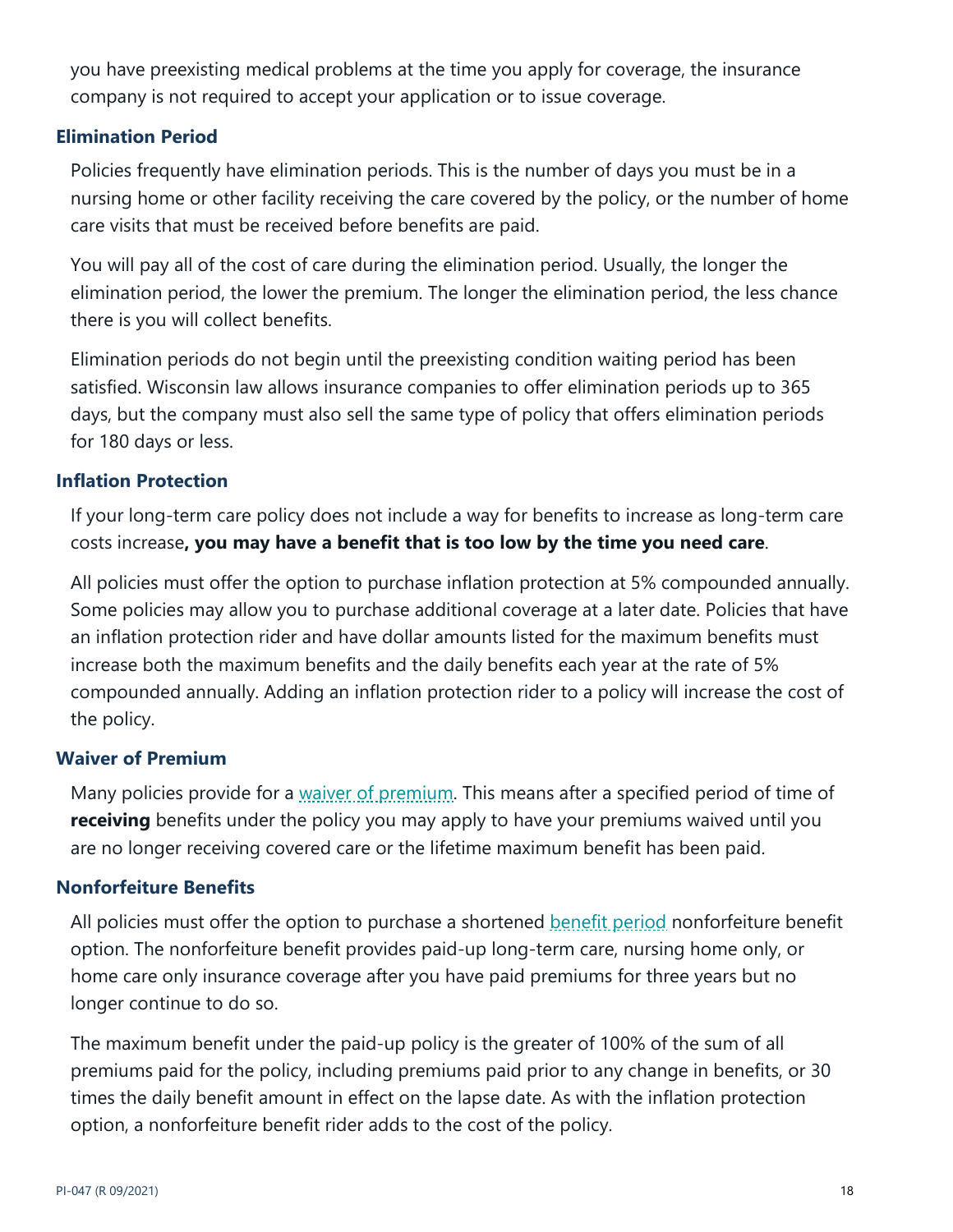# **Important Note**

<span id="page-18-0"></span>Long-term care insurance premium rates are increasing and will continue to do so. You should consider whether you can afford the premiums for long-term care insurance now and in the future. A general guideline says you should not spend more than 7% of your annual income on long-term care insurance. You should determine whether you can afford to pay the premiums for the next 15, 20, or 25 years. Will you be able to afford the premiums if they increase 30%, 40%, 50%, or more?

You may find that your income decreases when you lose your spouse. This may make it difficult for you to continue paying long-term care insurance premiums. However, women also tend to outlive their spouse. You may find you have less family support and caregiving available as you age, which may require that you pay [out-of-pocket](https://oci.wi.gov/Pages/Consumers/Glossary.aspx#outofpocketexpenses) for home health care or nursing home services.

If you have a policy issued between **August 1, 1996**, and **December 31, 2001**, your policy is subject to certain standards that restrict the number and amount of premium increases. Your initial premium may not increase for the first three years the policy is in force. After the first three years, the rate is guaranteed for at least two years.

It is important to know if the company raises premiums on its long-term care policy forms by more than 50% in any three-year period, it will be restricted from selling policies in Wisconsin. If you are over the age of 75 and purchased your policy during the time period noted above, you can only receive a 10% rate increase every two years.

Although rate increases are applied to everyone having the same policy form, it is possible categories of individuals covered under the policy form will see different amounts of increase based on the riders they purchased and the amount of risk associated with their age category.

If you have a policy **issued on or after January 1, 2002**, your policy is subject to Wisconsin insurance laws that were amended to provide added protection, including rating practice and consumer protection provisions. Long-term care insurers that file for a rate increase must include certain documentation for the filing and meet actuarial standards to ensure the rates are sufficient to ensure the coverage of current and future claims.

Insurance companies are expected to establish initial premium rates that are sufficient and are expected to remain the same over the life of the policy. Furthermore, the insurance company is required to disclose to you your policy's past premium rate increases.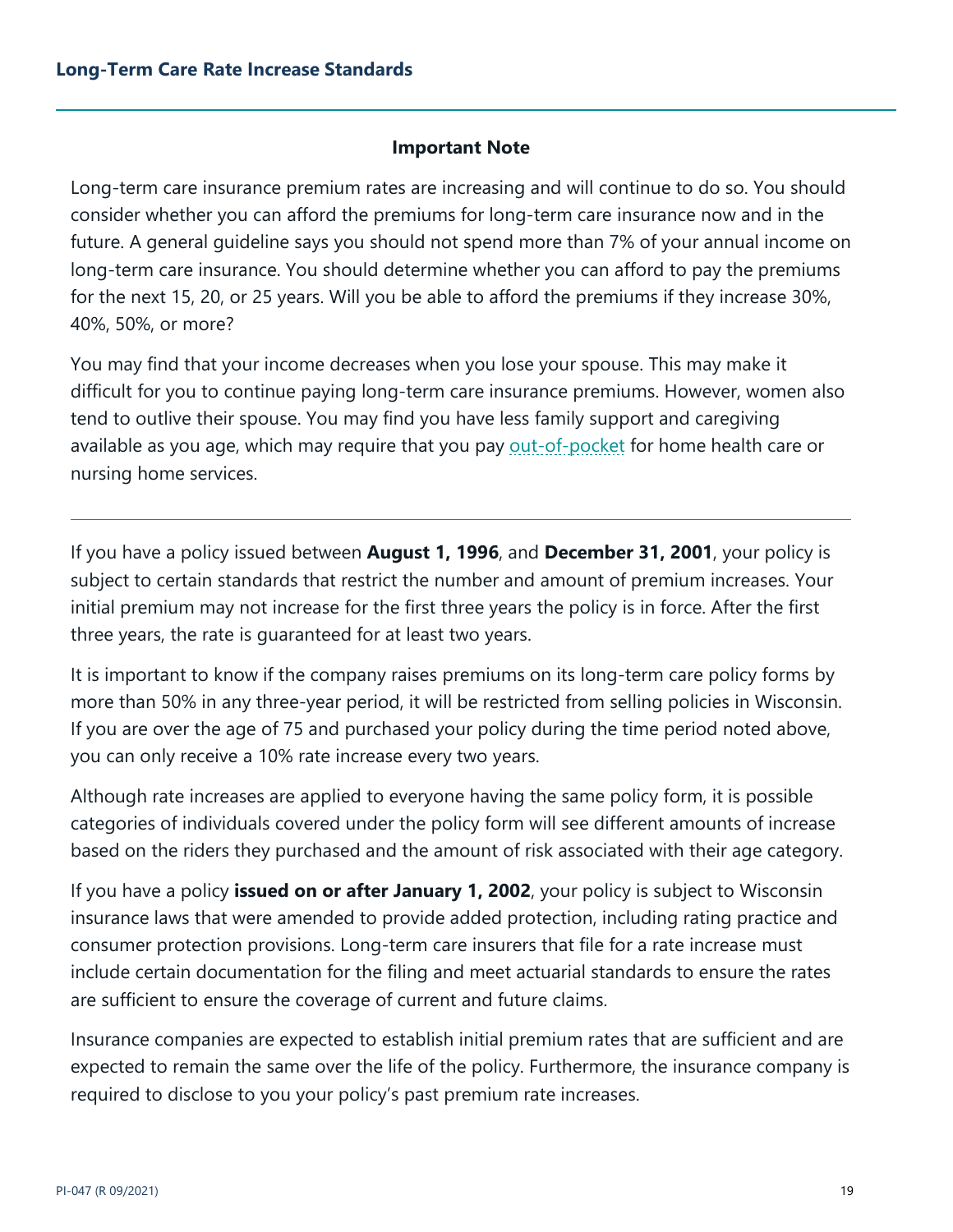OCI has the ability to suspend a long-term care insurer's authority to write any new long-term care insurance business if it determines that the insurer has exhibited a persistent practice of filing inadequate initial premium rates.

You may want to consider your options if you are faced with a rate increase as a long-term care insurance policyholder. To reduce your premiums your insurer may offer some options that include:

- Reducing your benefit multiplier or maximum lifetime benefit
- Reducing your maximum daily or monthly benefit amount
- Increasing your elimination period
- Adjusting your inflation protection benefit
- Removing riders that may be attached to your current policy

Long-term care insurance policyholders may continue to experience premium rate increases, so you should carefully consider your financial situation and future income expectations before signing up for a policy.

# **Personal Worksheet**

You will be asked to complete a Personal Worksheet at the time you apply for long-term care insurance. A copy of the Personal Worksheet is included at the end of this publication.

# <span id="page-19-0"></span>**Other Ways to Pay For Long-Term Care**

Long-term care insurance is only one way of paying for potential home health or nursing home care. You may be able to rely on family support and caregiving.

There may also be organizations in your community that have volunteers who provide support and caregiving services, or you may be eligible for veteran benefits and services.

You may consider, as part of your personal financial plan, relying on personal savings, such as savings accounts, certificates of deposit, money market accounts, IRAs, a 401K, a Keough plan, life insurance accumulation options, or pension benefits. Another consideration is a reverse mortgage or a continuing care contract. Additional information showing different ways to pay for long-term care is available at  $\frac{\text{acl}}{\text{acl}}$  and- $\frac{\text{cl}}{\text{cl}}$  and-who-pays/who-pays-long-term-care.

# <span id="page-19-1"></span>**Policy Exclusions**

Long-term care policies may have certain [exclusions.](https://oci.wi.gov/Pages/Consumers/Glossary.aspx#exclusion) The most common are for mental and nervous disorders, preexisting conditions, care received outside the USA, and care needed as a result of self-inflicted injury.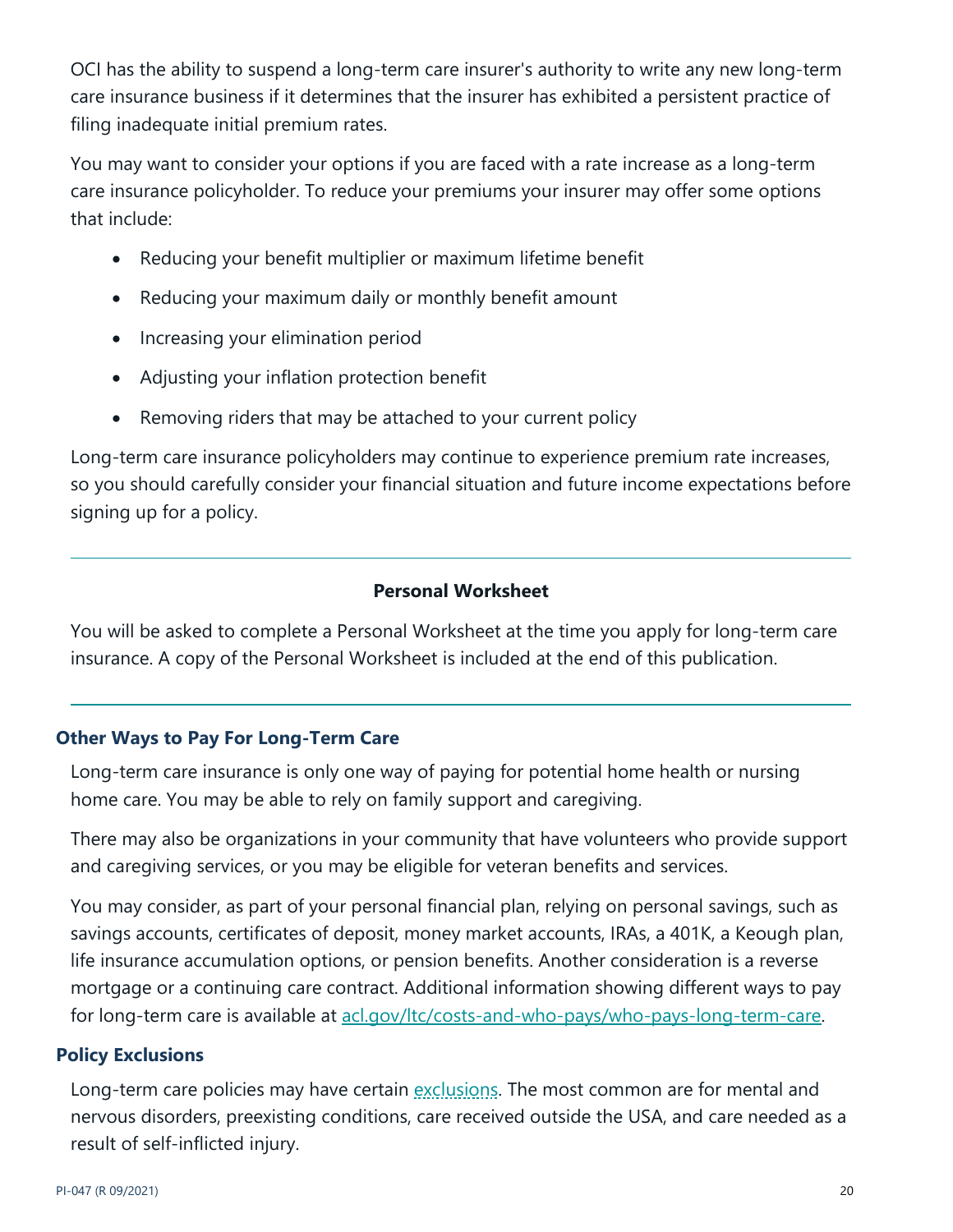#### **Important Note**

Under Wisconsin law *once you are insured and have satisfied any waiting periods*, including any elimination period, policies may *not* refuse benefits for irreversible dementia, such as Alzheimer's disease, provided you need the services covered by the policy. Policies may exclude coverage for other conditions or situations. You should carefully review the Outline of Coverage that you receive when you are solicited for the policy. The Outline of Coverage will list the exclusions and summarize the type of coverage offered by the policy.

#### <span id="page-20-0"></span>**Renewability**

All policies currently on the market are *guaranteed renewable* for life. This means your coverage will continue as long as you pay the premium. The renewal provision of a policy is on the first page of the policy and in the Outline of Coverage. The insurance company may raise premiums, but only if it raises them for all individuals who have the same policy. This does not mean your coverage will continue if you have exhausted the benefits in the policy. If you buy a policy with a one-year benefit period, your benefits will end after one year of the insurance company paying benefits. You will not be able to renew these benefits.

#### <span id="page-20-1"></span>**Reinstatement**

Policies also include reinstatement provisions. If you fail to pay premiums, the insurance company is required to give notice to you and your designee that the policy will lapse in 30 days. If your policy lapses and you provide proof of cognitive impairment or inability to perform activities of daily living, your policy can be reinstated if you request reinstatement within at least five months after lapse and pay the past due premiums.

# <span id="page-20-2"></span>**Cost of Policy**

The premium may vary according to many factors, including the policy benefits, your age, sex, and place of residence. The conditions under which the premium can be raised and the actual premium charged are discussed in the Outline of Coverage. Policies purchased at younger ages are generally less expensive than those bought at older ages.

Compare prices when you compare policies. Ask questions if the policy you are considering is a lot less or a lot more expensive than other policies with similar benefits.

#### <span id="page-20-3"></span>**Cancellation**

You have the right to request cancellation of the policy at any time and the insurance company must issue a prorated premium refund. If you die while the policy is in force, the insurance company will issue a refund of premiums to your estate.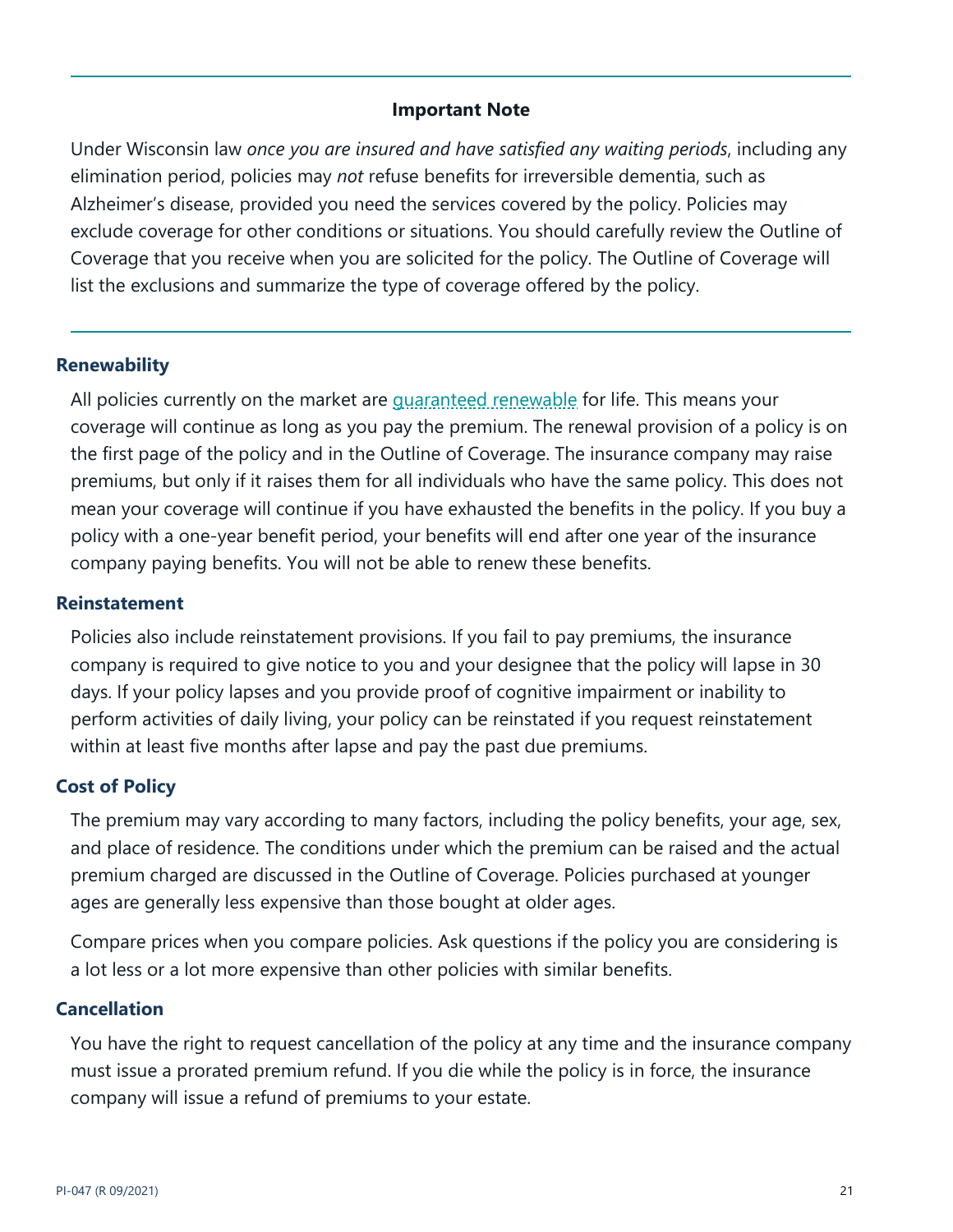# <span id="page-21-0"></span>**Health Questions**

When you apply for long-term care insurance, you may be asked questions relating to your health status, including any prior hospitalization and nursing home confinements. Each insurance company has its own standards for deciding who is eligible for a policy. If the questions are not answered accurately, the insurance company may refuse to pay benefits, terminate the contract, and return your premium at the time you make a claim. Since the application is part of the policy, check it again when you receive the policy to make sure all questions have been answered accurately.

# **Checklist**

Using the Long-Term Care Insurance Checklist included in this publication will give you a more accurate idea of the actual policy premium.

# <span id="page-21-1"></span>**Should I Change to Another Long-Term Care Policy?**

It may make sense to change to another long-term care policy if your current policy no longer provides the benefits or the amount of coverage you want. For example, if your current policy provides a \$100 daily benefit amount for nursing home care, but nursing homes in your area charge significantly more, you may want to increase your coverage.

Before you decide to change policies, you should contact your existing insurance company and see if you can upgrade your current policy and what the cost of the upgraded coverage will be. You will not automatically be eligible for upgraded coverage but will be required to submit an application and answer medical questions. If you are in good health, you should qualify for the upgraded coverage if available.

If upgrading your coverage is not an option, you can keep your existing coverage and purchase an additional policy or replace your current policy with one that has the benefits you want. *However, before you cancel your current policy, make sure the new insurance company has accepted your application and issued a new policy to you.*

You should not replace your policy merely because your insurance agent is working for another insurance company. The new policy will most likely be more expensive because insurance companies charge higher premiums for new coverage based on the applicant's current age.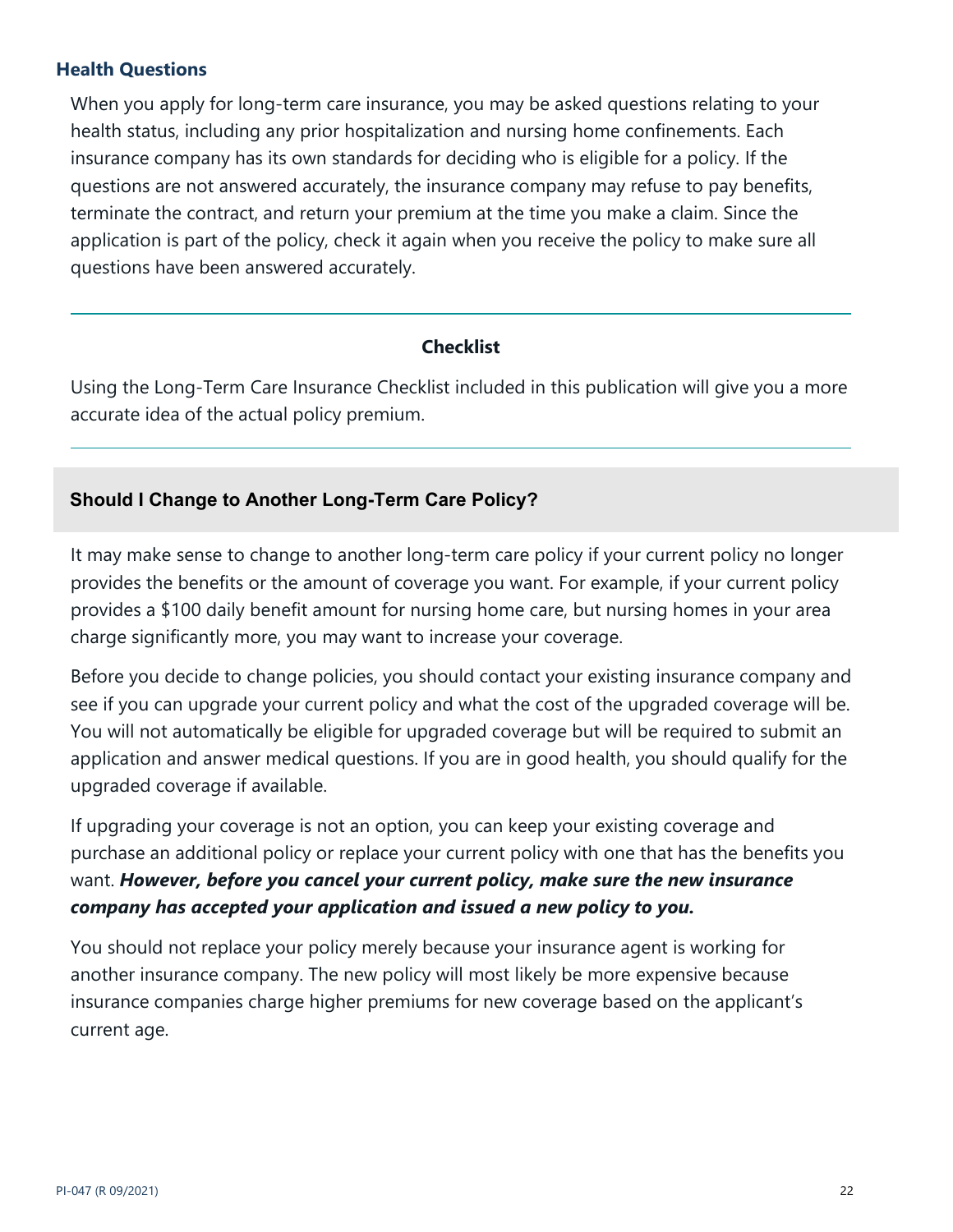#### <span id="page-22-0"></span>**Consumer Protections**

Wisconsin law requires insurance companies selling long-term care insurance policies provide you with specific information at the time you are considering the purchase of long-term care insurance. This information includes:

- **An outline of coverage**. This is a summary of the policy explaining what it will cover and what it will not cover.
- **Company history of rate increases**. The insurance company must disclose its past premium increases.
- **Personal Worksheet**. You will be asked to complete a Personal Worksheet that can help determine your ability to pay premiums at the time of application and over time and your reasons for buying the insurance. Completing the Personal Worksheet at the end of this publication will help you determine if long-term care is suitable for you.
- **Ability to designate a person (in addition to yourself) to receive notice of lapse or termination of the policy for nonpayment of premiums**. As a protection against unintentional lapse, you have the right to designate another person, in addition to yourself, to receive a letter when your policy is about to lapse or terminate for nonpayment of premium.

After you apply for long-term care insurance, the policy you receive is required to provide the following consumer protections:

- **30-day free-look period**. Once you receive your insurance policy, you have 30 days to review it and, if you change your mind and want to return the policy, you will receive a full refund of the premiums you paid.
- **Contingent nonforfeiture benefit**. Policies issued after January 1, 2002, must include a contingent benefit upon lapse requirement. The benefit will be triggered if your policy is subject to a substantial premium increase and you did not buy a shortened benefit nonforfeiture option.

A contingent benefit upon lapse requirement will provide added protection to you in the event of lapse. For example, if you are 70 years old and you had rejected the insurance company's offer of a nonforfeiture benefit and the premium rises to 40% more than the original premium you paid when you first bought the policy, you will be offered two options.

The options are offered so you do not have to lapse the policy and lose your coverage. You will have the choice to: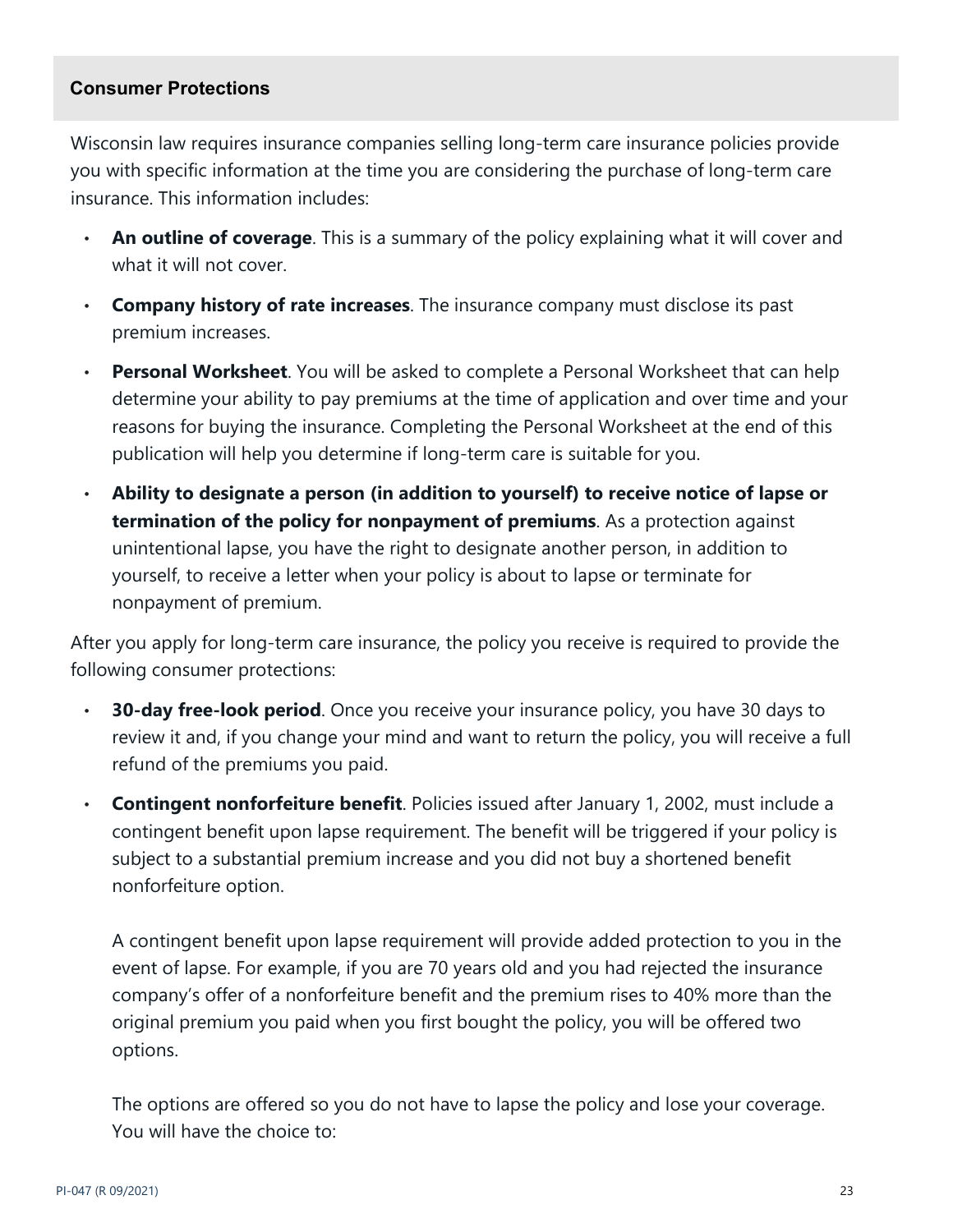- reduce your benefit amount and keep paying the original premium, or
- convert the policy to paid-up status with a shorter benefit period and pay no more premiums. Of course, you may also choose to keep your policy and continue to pay the higher premium.
- **Benefit appeal procedure**. You have the right under your long-term care insurance or life insurance long-term care policy to appeal a benefit denial. The benefit appeals internal procedure must be described in your policy.

# <span id="page-23-0"></span>**Buying Tips**

- **Check on the agent selling the policy**. You can check with the Office of the Commissioner of Insurance (OCI) to see if an agent is licensed. It is a good idea to work with a local agent who will be available to help file [claims](https://oci.wi.gov/Pages/Consumers/Glossary.aspx#claim) and answer questions. Feel free to ask the agent how long he or she has been an agent, as well as the names of other companies the agent represents. Check with friends and neighbors for the name of a good agent and try to schedule an appointment in the agent's office.
- **Try to compare several policies**. Contact several companies and agents before you buy a long-term care policy. A list of insurers selling long-term care insurance policies in Wisconsin is available on OCI's website.
- **Call the Medigap Helpline** at 1-800-242-1060. This is a nationwide toll-free number that has been set up by the state to answer questions for the elderly concerning health insurance.
- **Check with OCI** to find out whether there have been any administrative actions taken against the company or the agent.
- **Take your time**. This is not the type of purchase you should make without considering all your options and making sure you need and can afford the insurance. Do not let anyone pressure you into making a quick decision. Use this publication to assist you in making your decision. You can also obtain a list of insurers that offer long-term care policies in Wisconsin on OCI's website or contacting OCI.
- **Do not be misled into thinking your medical history is not important**. You should answer all the questions on the application completely and accurately. If an agent fills out the application for you, you should read it and make sure the application is accurate before you sign it. If you sign an application that includes incorrect or incomplete information, the insurance company may refuse to pay your claims and can cancel your insurance policy.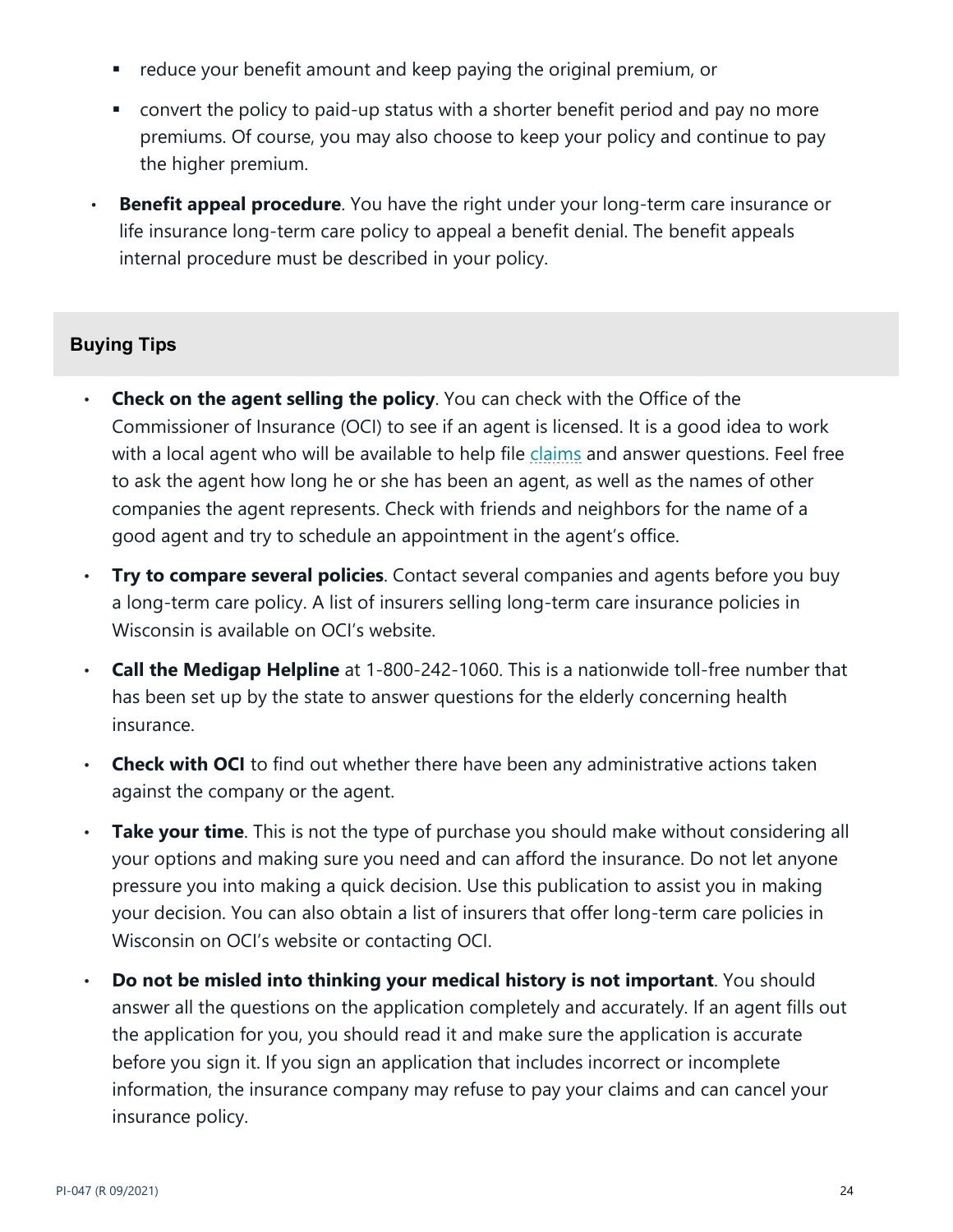**Policies must include a "free-look" period**. You will have at least 30 days from the time you receive the policy to look it over and decide if you want to keep it. If you decide to return the policy to the company within the "free-look" period, you will receive a full refund of your premiums.

However, if you decide to keep the policy, be sure your application is correct and complete. The application is a part of the policy.

- **Do not be misled by advertising**. Do not be misled by the endorsements of celebrities. Most of these people are professional actors who are paid to advertise insurance policies. They are not insurance experts.
- **Be wary of cards received in the mail that look as if they were sent by the federal government**. They may actually have been sent by insurance companies trying to find potential buyers. Be skeptical if you are asked questions over the phone about Medicare or your insurance. Any information you give may be sold to insurance agents who will call you or come to your home.
- **Do not over-insure**. It is not necessary to buy several policies. One good long-term care insurance policy, which covers both institutional and community-based care, is enough.
- **Be careful about dropping one policy to buy another**. Before you buy a new policy, be absolutely sure it is better than the one you already have. If you switch policies, you may be subject to new preexisting condition waiting periods or have other restrictions placed on your benefits. However, if you replace your policy and there is no lapse in coverage, the time you were covered under one policy counts toward meeting the preexisting condition waiting period under the new policy.
- **Never pay an agent in cash**. Pay by a check made payable to the insurance company.
- **Be sure to get the name, address, and telephone number of the agent and the company**. Obtain a local or toll-free number (if the company has one) so you can contact the company.
- **If you do not receive your policy within 45 to 60 days, contact the company or agent**.
- **Review your policy carefully**. If you have questions about your insurance policy, contact your insurance agent for clarification. If you still have questions, contact the Office of the Commissioner of Insurance or the Board on Aging and Long-Term Care.

•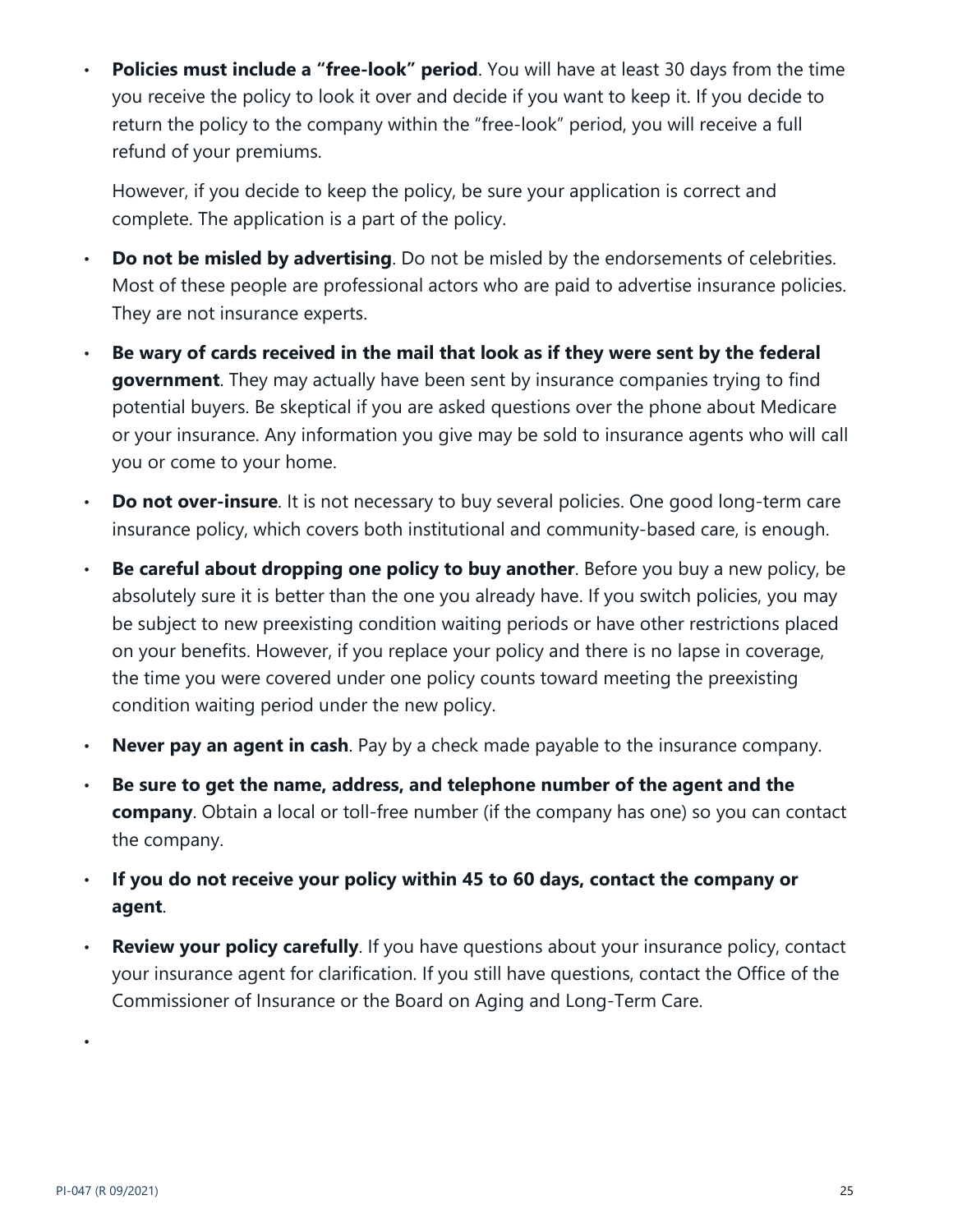# <span id="page-25-0"></span>**Questions to Ask the Selling Agent:**

- What type of policy is it and what coverage does it provide? Is the policy considered long-term care, nursing home only, or home health care only policy?
- What types of facilities or providers are eligible to provide the care covered by the policy? Are these facilities and providers available in my community?
- How long will the benefits last?
- How much will the policy pay each day?
- Does the policy have elimination periods before benefits begin? How long are they?
- Are there any preexisting condition limitations?
- What is the cost of nonforfeiture benefits? Inflation protection. Waiver of premium?
- What happens if you do not pay your premium?
- What conditions are not covered by the policy?
- What number of ADLs must be deficient?
- Is the policy considered a "tax-qualified" policy?
- Who do you contact if you have questions about coverage or if you need help filing a claim?

# <span id="page-25-1"></span>**What if I Have Questions or Complaints?**

If you have questions or complaints about:

# **Medicare**

Contact your local Social Security office or your county or tribal aging office [dhs.wisconsin.gov/aging/offices/coagof.htm,](https://www.dhs.wisconsin.gov/aging/offices/coagof.htm) or you may contact the Social Security Administration by calling toll-free 1-800-772-1213.

# **Medicaid**

Contact your county Social Service Agency or the hotline for recipients, advocates, and people interested in applying for Medicaid. The toll-free number is 1-800-362-3002.

#### **Insurance**

Contact the agent or company involved. If you do not get satisfactory answers, contact the Office of the Commissioner of Insurance, P.O. Box 7873, Madison, Wisconsin, 53707-7873. Phone: 1-800-236-8517. Deaf and hearing or speech impaired callers may reach OCI through WI TRS.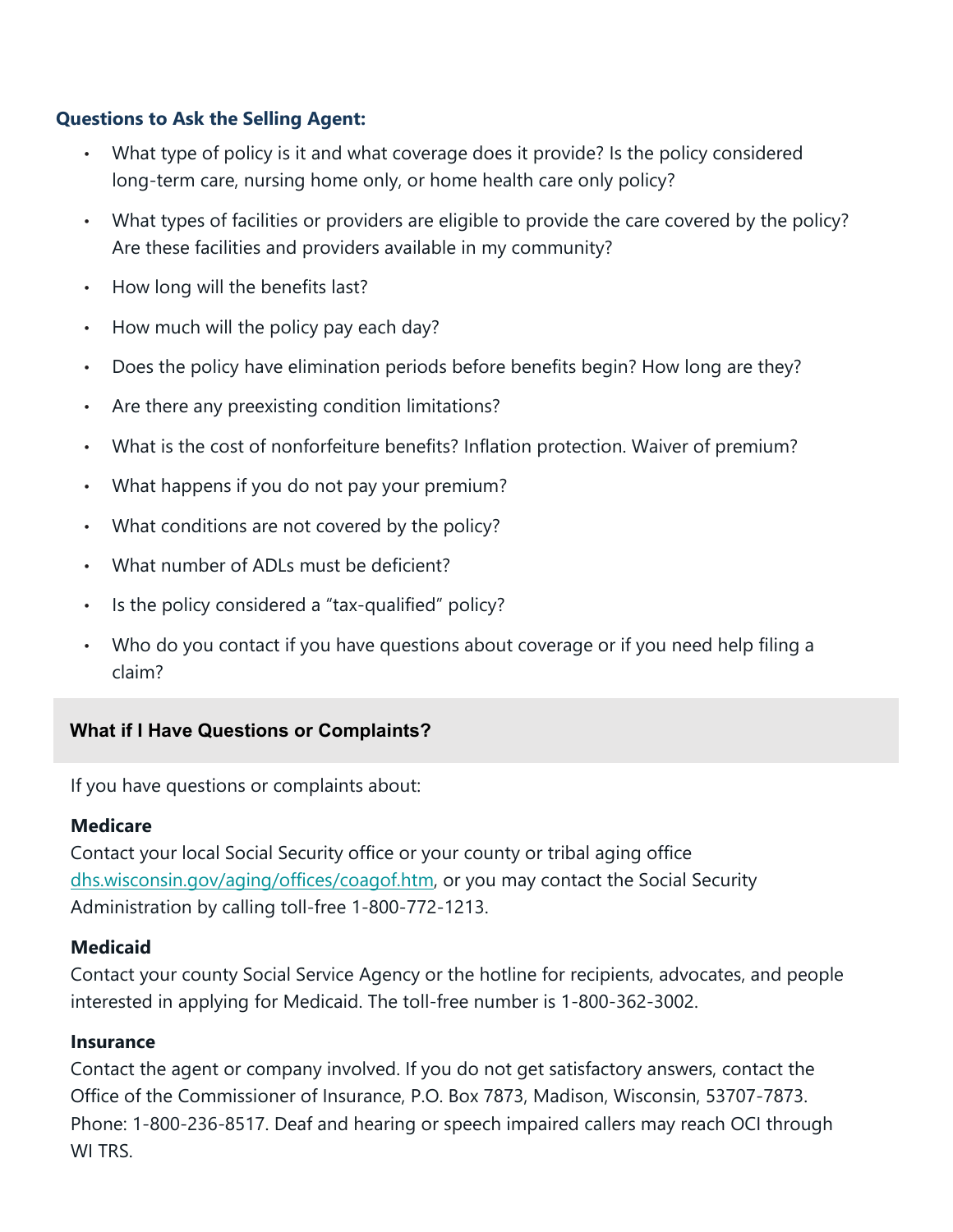# **OCI's website**

[oci.wi.gov](http://www.oci.wi.gov/)

**Board on Aging and Long-Term Care (BOALTC)** 1402 Pankratz Street, Suite 111 Madison, WI 53704-4001 1-800-242-1060 <http://longtermcare.wi.gov/>

# <span id="page-26-0"></span>**Glossary**

**Activities of Daily Living (ADLs)**: Activities that are a normal part of everyday life, such as bathing, continence, dressing, eating, toileting, and transferring.

**Adult Day Care**: Care given in a nonresidential, community-based group program designed to meet the needs of functionally impaired adults. It is a structured, comprehensive program that may provide a variety of health, social, and related support services during any part of a day.

**Alternative Plan of Care**: If you otherwise qualify for benefits, this provision allows you to qualify for benefits not specifically listed in the policy upon the agreement of you, your physician, and the company.

**Annuity**: An insurance contract where an insurance company promises to make payments to an annuitant over a specified period of time or for life.

**Annuitant**: A person who receives benefit payments from an annuity.

**Assisted Living Facility**: A facility certified or registered by the Department of Health Services (DHS). These facilities exist to bridge the gap between independent living and nursing homes and provide a variety of services depending on the needs of the residents. Assisted Living Facilities are covered only if your policy identifies these facilities as a covered benefit and the facility has been certified or registered by DHS.

**Bed Reservation**: This benefit is payable if you are receiving nursing home care and need to spend time in a hospital. The company will cover any charge made by the nursing home for reserving your bed during your hospitalization.

**Benefit Triggers**: A term used to describe when to pay benefits. One type of benefit trigger is an activity of daily living (ADL). Insurance companies may use different events or types of benefit triggers to determine when benefits will begin to be paid. The triggers are described in the eligibility criteria of the policy.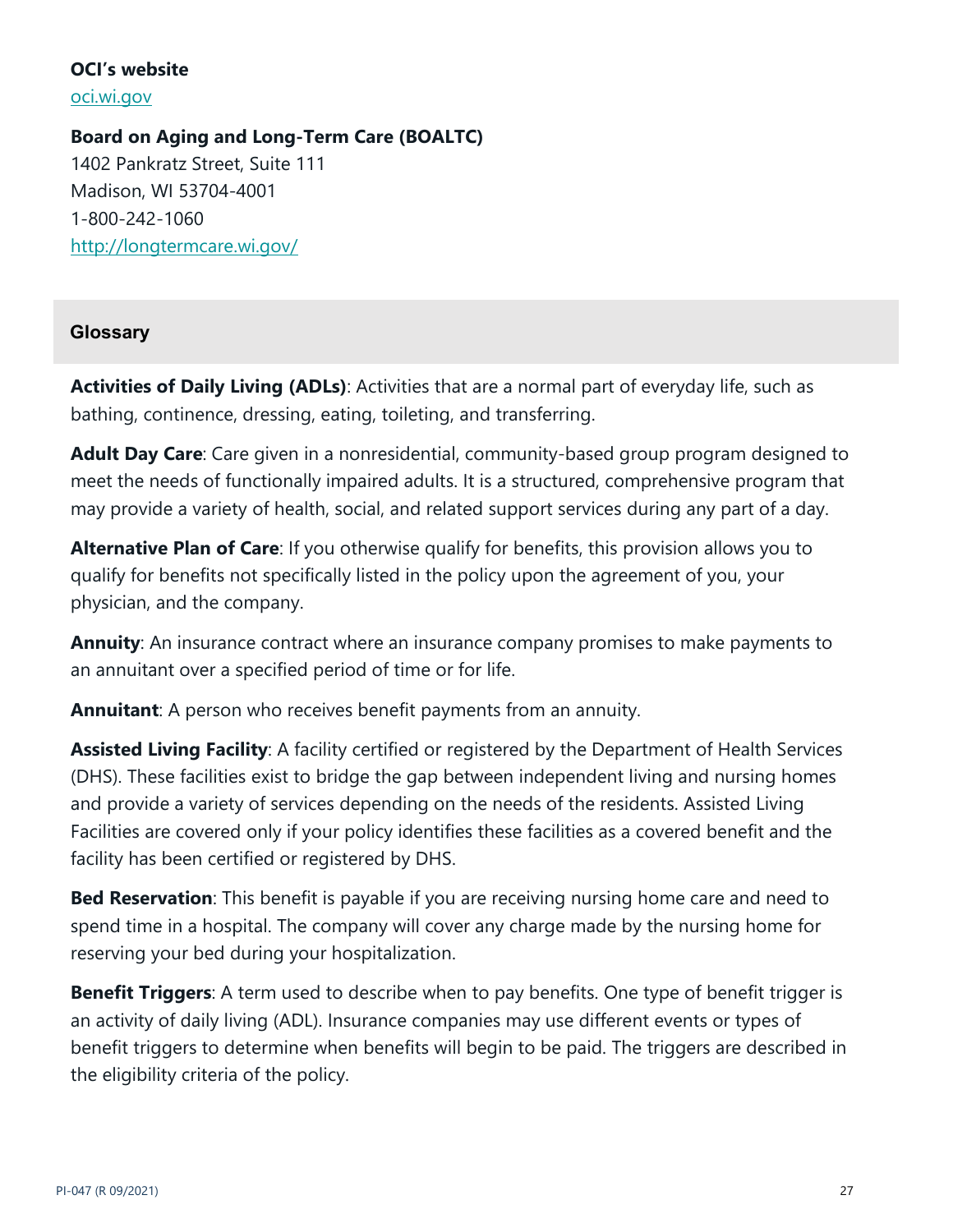**Care Coordination**: Services provided by a licensed or certified health care professional designated by the insurance company to perform an assessment and develop a plan to meet your long-term care needs.

**Caregiver Training**: Training provided in order to assist an informal and unpaid caregiver to care for you at home.

**Case Management**: Services provided by a licensed or certified health care professional to assist in arranging, monitoring, or coordinating long-term care services.

**Cognitive Impairment**: A deficiency in your short-term or long-term memory, orientation as to person, place and time, deductive or abstract reasoning, or judgment as it relates to safety awareness.

**Community-Based Residential Facility (CBRF)**: These facilities are licensed, registered, or certified by the Department of Health Services (DHS). CBRFs are covered only if your policy identifies these facilities as a covered benefit and the facility has been licensed as a CBRF by DHS. (page 5)

**Contingent Nonforfeiture or Contingent Benefit upon Lapse:** If you reject the mandatory offer of a nonforfeiture benefit, the insurance company must provide a "contingent benefit upon lapse." This means when the premiums increase to a certain level (based on a table of increase provided to you in the policy information), the benefit will take effect. You will then be offered, within 120 days of the due date of the new premium, the opportunity to accept **one** of the following options:

1) reduce your benefits provided by the current policy so your premium will stay the same, or 2) convert your policy to a paid-up status with a shorter benefit period.

**Elimination Period**: The number of days you must wait after receiving long-term care before receiving insurance benefits.

**Exclusion:** Any condition or expense that the policy will not pay.

**Family Care**: A Medicaid program that serves Wisconsin residents with physical disabilities, or intellectual/ developmental disabilities and the frail elderly that is designed to provide them with choice about and access to long-term care that will increase their ability to live in the community.

**Guaranteed Purchase**: A rider to a policy that allows you to increase the benefits during specific periods of time without proof of insurability.

**Home Health Care**: Care including skilled nursing services, such as providing therapy treatments or administering medication; home health aide services, such as checking temperature and blood pressure; personal care, such as help with bathing, dressing, walking, and exercise; and physical, occupational, respiratory, or speech therapy.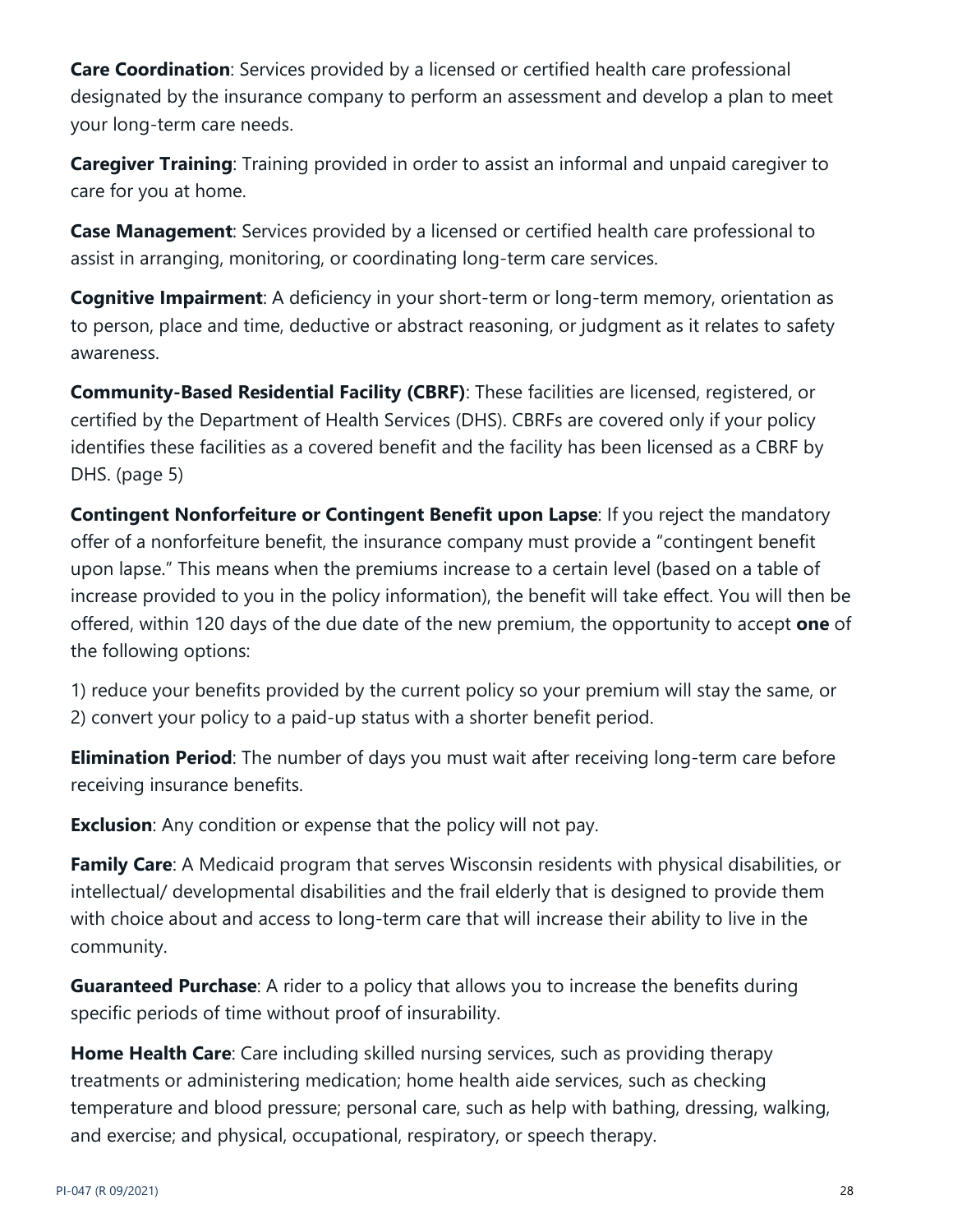**Hospice Care**: A specially designed package of social and medical services that primarily provides pain relief, symptom management, and supportive services to terminally ill people and their families.

**Instrumental Activities of Daily Living**: Basic functional activities necessary for you to remain in your home, such as meal preparation, shopping, light housekeeping, laundry, telephoning, and handling money and paying bills.

**IRIS (Include, Respect, I Self- Direct)**: A Medicaid program available to Wisconsin residents determined financially eligible for Medicaid, functionally in need of nursing home or intermediate care facility level of care, and living in a county where managed long-term care and IRIS are available.

**Licensed Health Care Practitioner**: Any physician, registered nurse, licensed or certified social worker, or any other individual who meets such requirements as may be prescribed by the Secretary of the Treasury.

**Outline of Coverage**: A summary of a policy's benefits and limitations that makes it easier to understand a policy and compare it to others.

Insurance companies must provide you with this summary before you purchase a long-term care policy.

**PACE (Program of All-inclusive Care for the Elderly)**: A Medicare and Medicaid program that helps eligible Wisconsin residents meet their health care needs in the community instead of going to a nursing home or other care facility.

**Paid-up Survivor**: A rider that, in the event of the death of your spouse, waives the premiums for life if both you and your spouse had coverage for a specified time with the same company.

**Plan of Care**: A plan outlining the care you need and the length of time the care will be needed.

**Residential Care Apartment Complexes (RCAC)**: These facilities are certified by the Department of Health Services (DHS). RCACs are covered only if your policy identifies these facilities as a covered benefit and the facility has been certified as an RCAC by DHS.

**Respite Care**: The provision of personal care, supervision, or other services to a functionally impaired person to relieve a family member or other primary caregiver from caregiving duties. Respite care services are usually provided in the impaired person's home or in another home or homelike setting, but may also be provided in a nursing home.

**Restoration of Benefits**: If you collect benefits from a policy and then recover to the point where you are not receiving care qualifying you for benefits for a certain period of time, you can have those benefits restored back to the original level.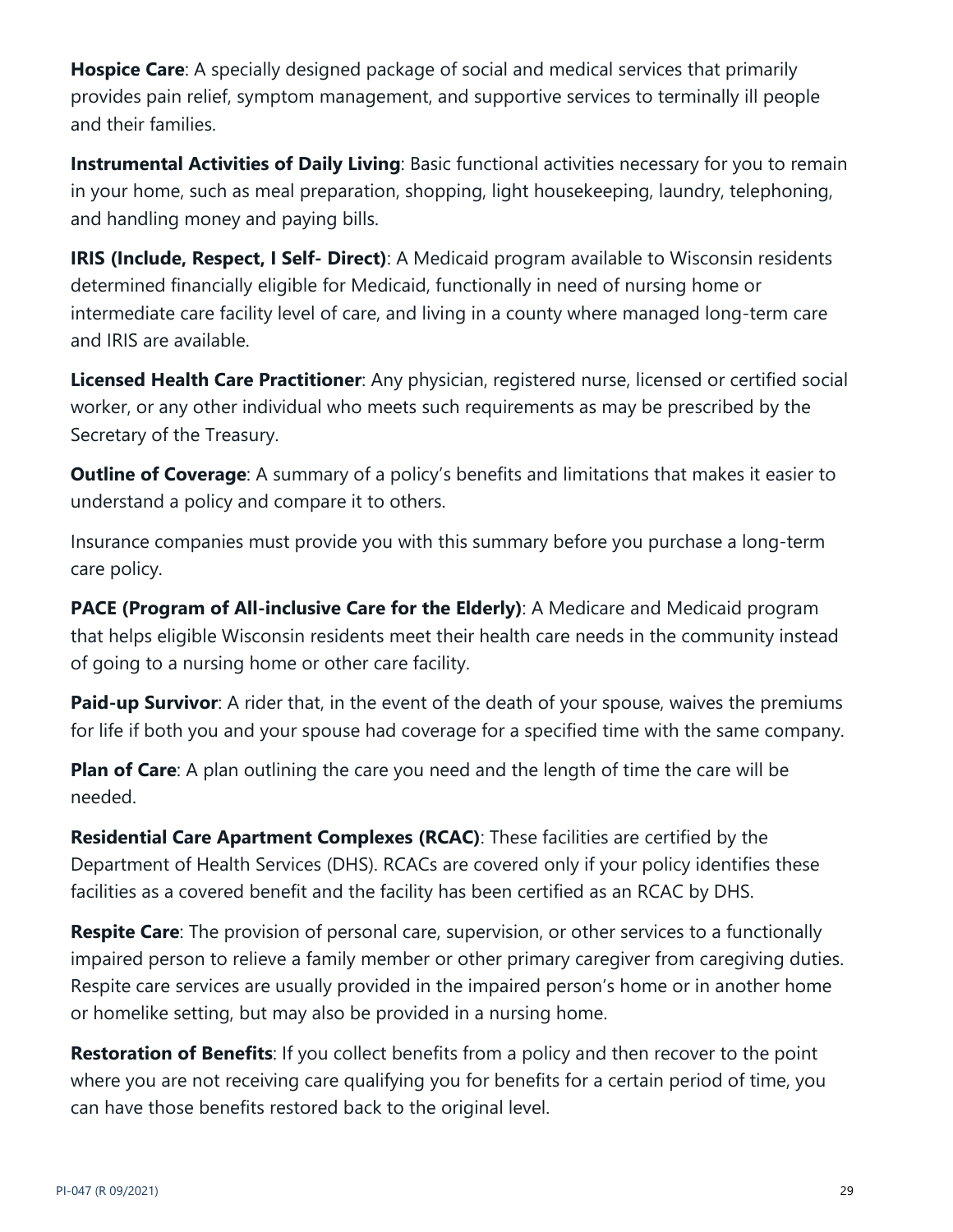Look to see if this is a provision in the policy or if it is available as a rider for an additional premium.

**Return of Premium**: A rider providing that if you die after being insured for a specified period or if you have paid premiums for a specified period, the insurance company will return premiums paid minus any benefits paid.

**Waiver of Premium**: The suspension of premium payments after you have been receiving benefits from the policy for the period of time specified in the policy.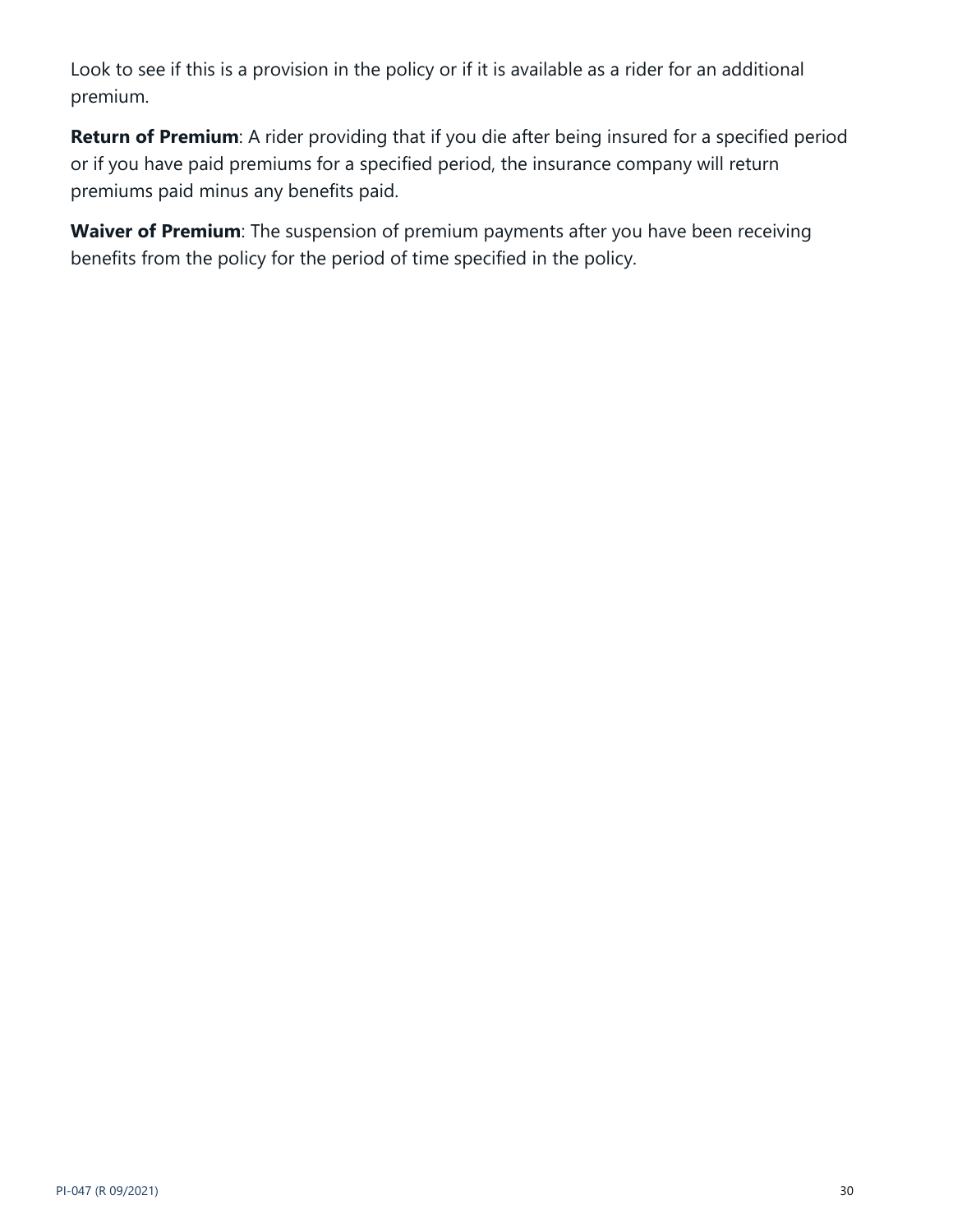# <span id="page-30-0"></span>**Long-Term Care Insurance Checklist**

Name and Address of Company:

Telephone Number:

|  | Name and Address of Agent: |
|--|----------------------------|
|  |                            |

Telephone Number:

| <b>Type of Care Covered</b>       | <b>Daily</b><br><b>Benefit</b> | Length of<br><b>Benefit</b> | <b>Limitations</b> |
|-----------------------------------|--------------------------------|-----------------------------|--------------------|
| 1. Institutional Care             |                                |                             |                    |
| <b>Nursing</b>                    |                                |                             |                    |
| Home: Assisted                    |                                |                             |                    |
| Living Facility:                  |                                |                             |                    |
| Hospice Facility:                 |                                |                             |                    |
| <b>Bed Reservation Guarantee:</b> |                                |                             |                    |
| 2. Community-Based Care           |                                |                             |                    |
| Home Health                       |                                |                             |                    |
| Care: Adult                       |                                |                             |                    |
| Day Care:                         |                                |                             |                    |
| Respite Care:                     |                                |                             |                    |
| Hospice: Other:                   |                                |                             |                    |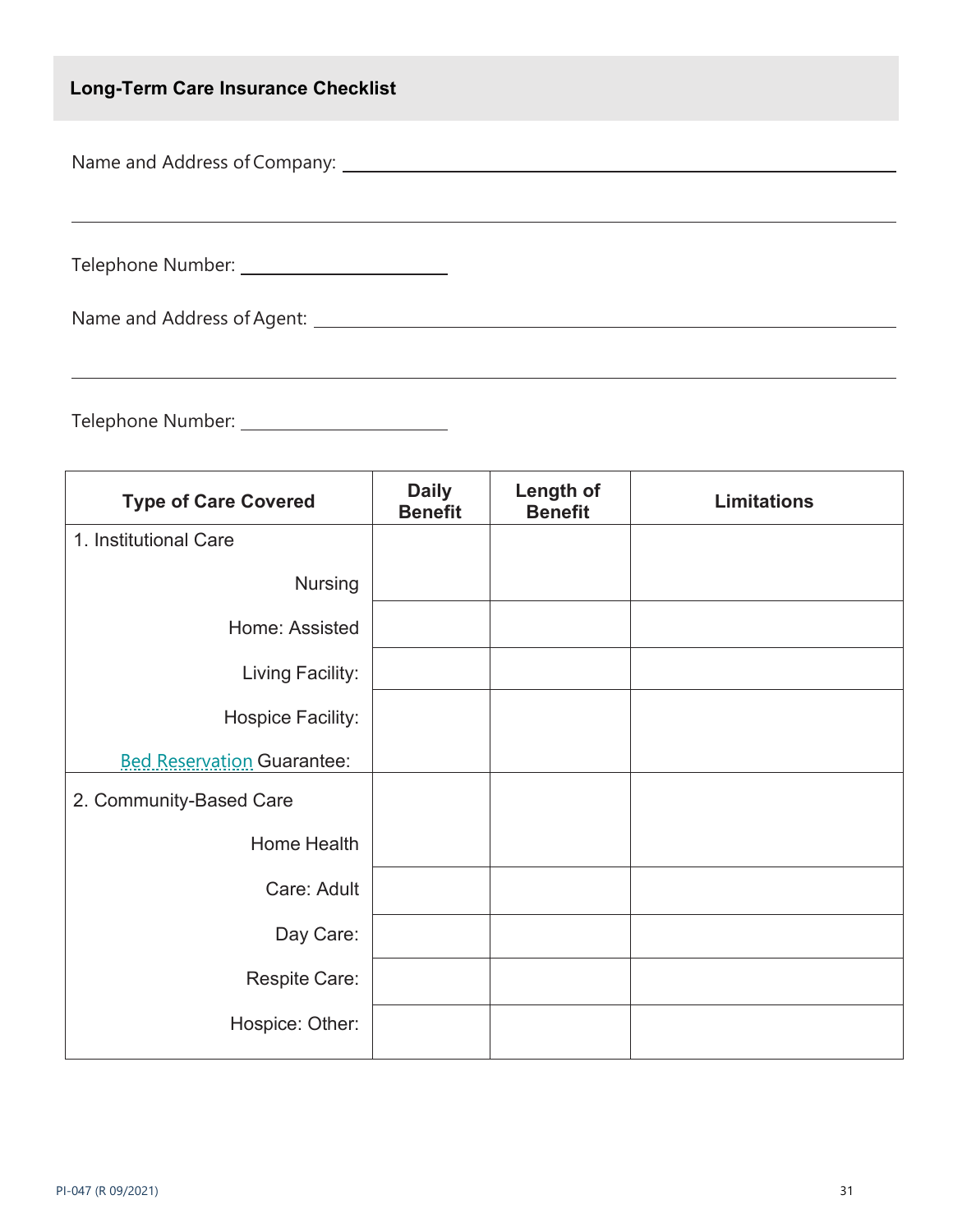# **OTHER ITEMS**

| <b>Elimination Period:</b>                                                                   |
|----------------------------------------------------------------------------------------------|
| Per occurrence: _________                                                                    |
| Per lifetime: ____________                                                                   |
| Waiting Period for Preexisting Conditions: _________<br>Premium Payment Period:              |
| Attained Age (premiums increase as <b>insured</b> ages): _____________________________       |
| Issue Age (premiums will not increase merely due to increase in insured's age): ____________ |
| Lifetime or Period-Specific: _________________________                                       |
|                                                                                              |
|                                                                                              |
|                                                                                              |
| Nonforfeiture Benefits: ______________________                                               |
|                                                                                              |
| <b>COST OF POLICY:</b>                                                                       |
|                                                                                              |
| Inflation Protection: ________________________                                               |
| Nonforfeiture Benefits: ______________________                                               |
| Additional Benefits: _________________________                                               |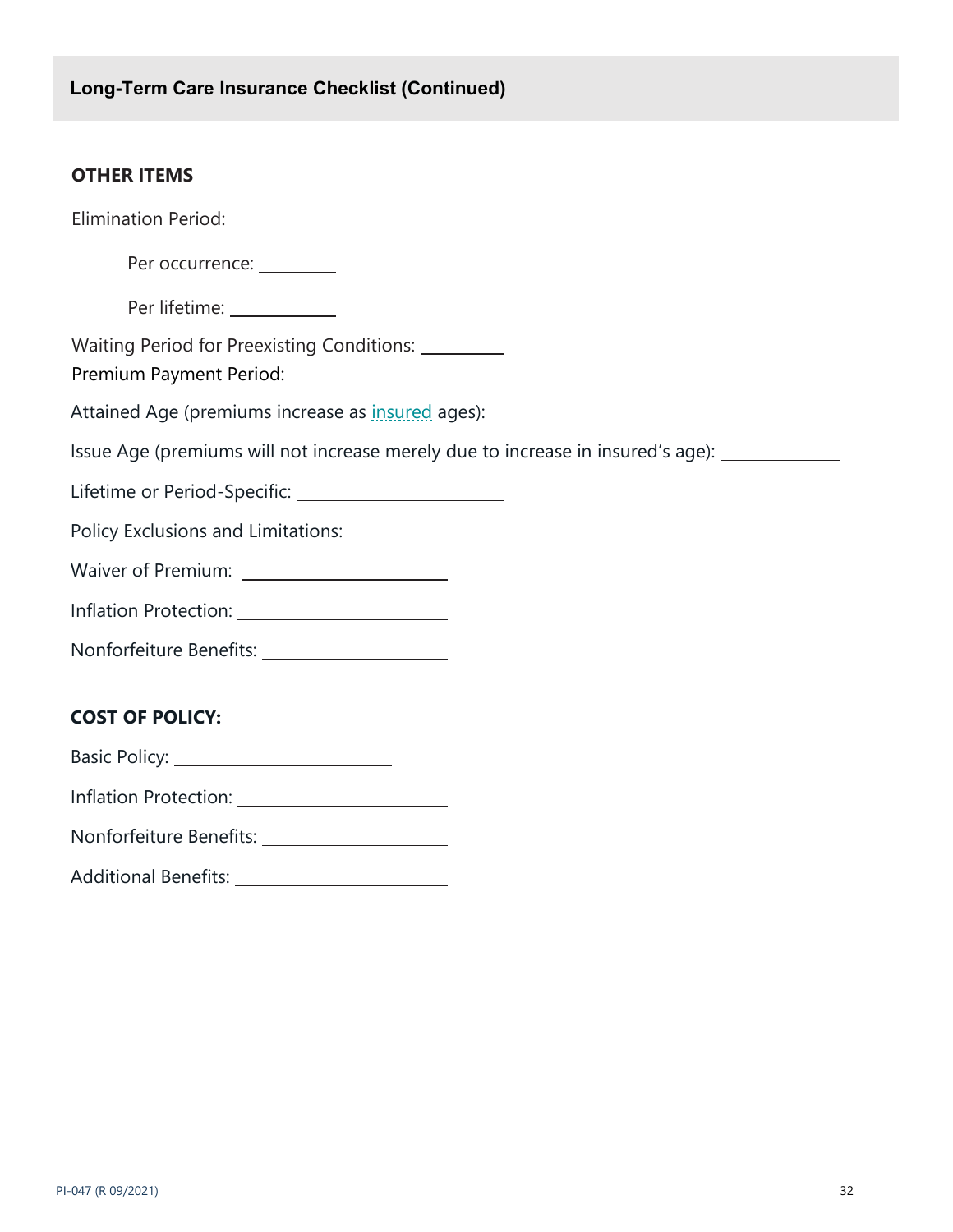# <span id="page-32-0"></span>**Long-Term Care Insurance Personal Worksheet**

People buy long-term care insurance for a variety of reasons. These reasons include avoiding spending assets for long-term care, making sure there are choices regarding the type of care received, protecting family members from having to pay for care, or decreasing the chances of going on Medicaid. However, long-term care insurance can be expensive and is not appropriate for everyone. State law requires the insurance company to ask you to complete this worksheet to help you and the insurance company determine whether you should buy this policy.

#### **Premium**

Policy Form Number(s)

The premium for the coverage you are considering will be  $[\frac{1}{2}]$  per month, or  $\frac{1}{2}$  $\_$  per year,] [a one-time single premium of  $\frac{1}{2}$  ...  $\frac{1}{2}$ 

Type of Policy (noncancellable/guaranteed renewable):

[The company cannot raise your rates on this policy. [The company has a right to increase premiums on this policy form in the future, provided it raises rates for all policies in the same class in this state.] [Insurers shall use appropriate bracketed statement. Rate guarantees shall not be shown on this form.] Note. The insurer shall use the bracketed sentence or sentence applicable to the product offered. If a company includes a statement regarding not having raised rates, it must disclose the company's rate increases under prior policies providing essentially similar coverage.

#### **Rate Increase History**

The company has sold long-term care insurance since [year] and has sold this policy since [year]. [The company has never raised its rates for any long-term care policy it has sold in this state or any other state. [The company has not raised its rates for this policy form or similar policy forms in this state or any other state in the last 10 years. [The company has raised its premium rates on this policy form or similar policy forms in the last 10 years. Following is a summary of the rate increase(s).]

#### **Questions Related to Your Income**

How will you pay each year's premium?

 $\Box$  Income  $\Box$  Savings  $\Box$  Family members

[Have you considered whether you could afford to keep this policy if the premiums were raised, for example, by 20%?] **Note**: The insurer shall use the bracketed sentence unless the policy is fully paid up or is a noncancellable policy.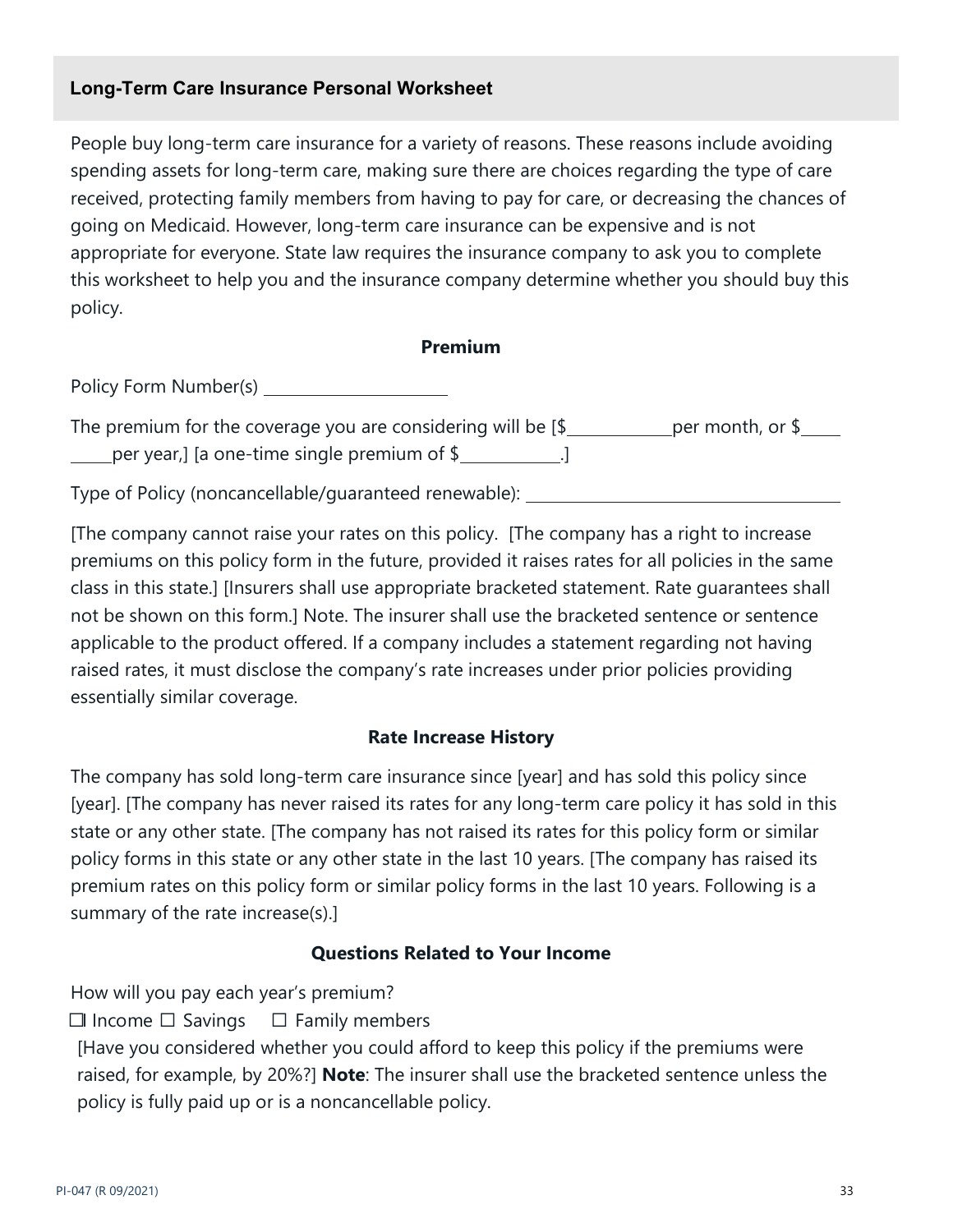What is your annual income? (check one)

 $\Box$  Under \$10,000  $\Box$  \$[10,000-20,000]  $\Box$  \$[20,000-30,000]  $\Box$  \$[30,000-50,000]  $\Box$  Over \$[50,000] **Note**: The insurer may choose the numbers to put in the brackets to fit its suitability standards.

How do you expect your income to change over the next 10 years? (check one)

 $\Box$  No change  $\Box$  Increase  $\Box$  Decrease

*If you will be paying premiums with money received only from your own income, a rule of thumb is that you may not be able to afford this policy if the premiums will be more than 7% of your income.*

Will you buy inflation protection? (check one)

 $\square$  Yes  $\square$  No

If not, have you considered how you will pay for the difference between future costs and your daily benefit amount?

 $\Box$  From my Income  $\Box$  From my Savings/ Investments  $\Box$  My Family will Pay *The national average annual cost of care in [insert year] was [insert \$ amount], but this figure varies across the country. In ten years the national average annual cost would be about [insert \$ amount] if costs increase 5% annually.*

What elimination period are you considering? Number of days \_\_\_\_\_\_\_\_\_ Approximate cost \$ for that period of care.

How are you planning to pay for your care during the elimination period? (check one)  $\Box$  From my Income  $\Box$  From my Savings/ Investments  $\Box$  My Family will Pay

# **Questions Related to Your Savings and Investments**

Not counting your home, what is the approximate value of all of your assets (savings and investments)? (check one)

 $\Box$  Under \$20,000  $\Box$  \$20,000-30,000  $\Box$  \$30,000-50,000  $\Box$  Over \$50,000

How do you expect your assets to change over the next 10 years? (check one)

 $\Box$  Stay about the same  $\Box$  Increase  $\Box$  Decrease

*If you are buying this policy to protect your assets and your assets are less than \$30,000, you may wish to consider other options for financing your long-term care.*